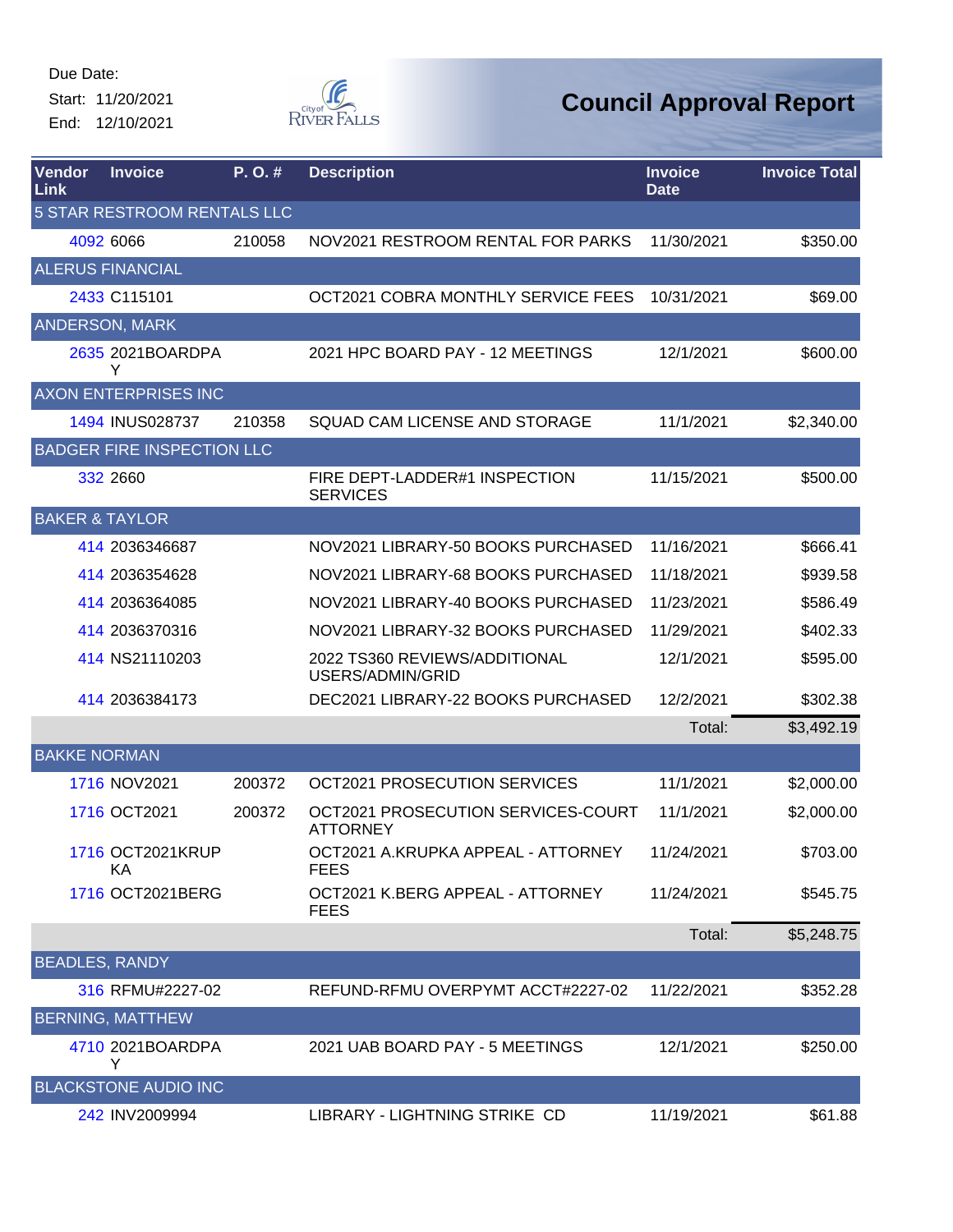Start: 11/20/2021 End: 12/10/2021



| Vendor<br>Link        | <b>Invoice</b>                 | P. O. # | <b>Description</b>                                           | <b>Invoice</b><br><b>Date</b> | <b>Invoice Total</b> |
|-----------------------|--------------------------------|---------|--------------------------------------------------------------|-------------------------------|----------------------|
|                       | BORDER STATES INDUSTRIES, INC. |         |                                                              |                               |                      |
|                       | 57 923224054                   | 210371  | ELECT DEPT-TRIPLEX WIRE/INVENTORY                            | 11/16/2021                    | \$43,280.00          |
| <b>BOYLE, DUSTIN</b>  |                                |         |                                                              |                               |                      |
|                       | 173 276                        | 210315  | <b>725 UNION ST TREE REMOVAL</b>                             | 11/1/2021                     | \$250.00             |
|                       | 173 78                         | 210315  | 673 RIVER RIDGE TREE REMOVAL                                 | 11/14/2021                    | \$300.00             |
|                       | 173 77                         | 210315  | 623 N 4TH ST TREE REMOVAL                                    | 11/14/2021                    | \$600.00             |
|                       | 173 0091                       | 210315  | <b>DEC2021 CONTRACT CLIMBING SERVICES</b>                    | 12/5/2021                     | \$500.00             |
|                       |                                |         |                                                              | Total:                        | \$1,650.00           |
| <b>BREEN, JOYCE</b>   |                                |         |                                                              |                               |                      |
|                       | 1374 2021BOARDPA<br>Y          |         | 2021 LIBRARY BOARD PAY-11 MEETINGS                           | 12/1/2021                     | \$550.00             |
|                       | <b>BRUSH CRUSHERS II INC</b>   |         |                                                              |                               |                      |
|                       | 4768 1621                      |         | LARSON PARK-REGRIND WOOD CHIPS                               | 11/17/2021                    | \$562.50             |
|                       | <b>CENGAGE LEARNING</b>        |         |                                                              |                               |                      |
|                       | 123 76161895                   |         | NOV2021 LIBRARY-THORNDIKE EDITORS<br>PLAN-ONE BOOK           | 11/9/2021                     | \$30.39              |
|                       | 123 76187437                   |         | NOV2021 LIBRARY-THORNDIKE CHOICE<br>PLAN-ONE BOOK            | 11/16/2021                    | \$30.39              |
|                       | 123 76192603                   |         | NOV2021 LIBRARY-WESTERN 2 PLAN-TWO<br><b>BOOKS</b>           | 11/17/2021                    | \$46.48              |
|                       | 123 76199094                   |         | NOV2021 LIBRARY - TWO BOOKS<br><b>PURCHASED</b>              | 11/18/2021                    | \$60.78              |
|                       | 123 76259311                   |         | DEC2021 LIBRARY-THORNDIKE CHOICE<br>PLAN-3 BOOKS             | 12/3/2021                     | \$92.77              |
|                       | 123 76260517                   |         | DEC2021 LIBRARY-CHRISTIAN PLAN - 3<br><b>BOOKS PURCHASED</b> | 12/3/2021                     | \$74.22              |
|                       |                                |         |                                                              | Total:                        | \$335.03             |
| <b>CENTURYLINK</b>    |                                |         |                                                              |                               |                      |
|                       | 1796 254368387                 |         | NOV2021 OUTGOING LONG DISTANCE FAX<br><b>LINES</b>           | 11/30/2021                    | \$3.80               |
|                       | CHIPPEWA VALLEY CEILINGS LLC   |         |                                                              |                               |                      |
|                       | 302 111621                     |         | INSTALL SOUND PANELS AT POLICE DEPT                          | 11/16/2021                    | \$700.00             |
|                       | <b>CHOSEN VALLEY TESTING</b>   |         |                                                              |                               |                      |
|                       | 4829 42949                     | 210217  | Soil Borings for Mann Valley                                 | 11/8/2021                     | \$9,460.00           |
|                       | <b>CISCO SYSTEMS INC</b>       |         |                                                              |                               |                      |
|                       | 4486 5100477666                |         | DEC2021 WEBEX/VIRTUAL MEETING<br><b>SOFTWARE</b>             | 12/1/2021                     | \$384.00             |
| <b>CITIES DIGITAL</b> |                                |         |                                                              |                               |                      |
|                       | 1360 52728                     | 210326  | 2022 LASERFICHE ANNUAL SUPPORT                               | 12/1/2021                     | \$1,300.00           |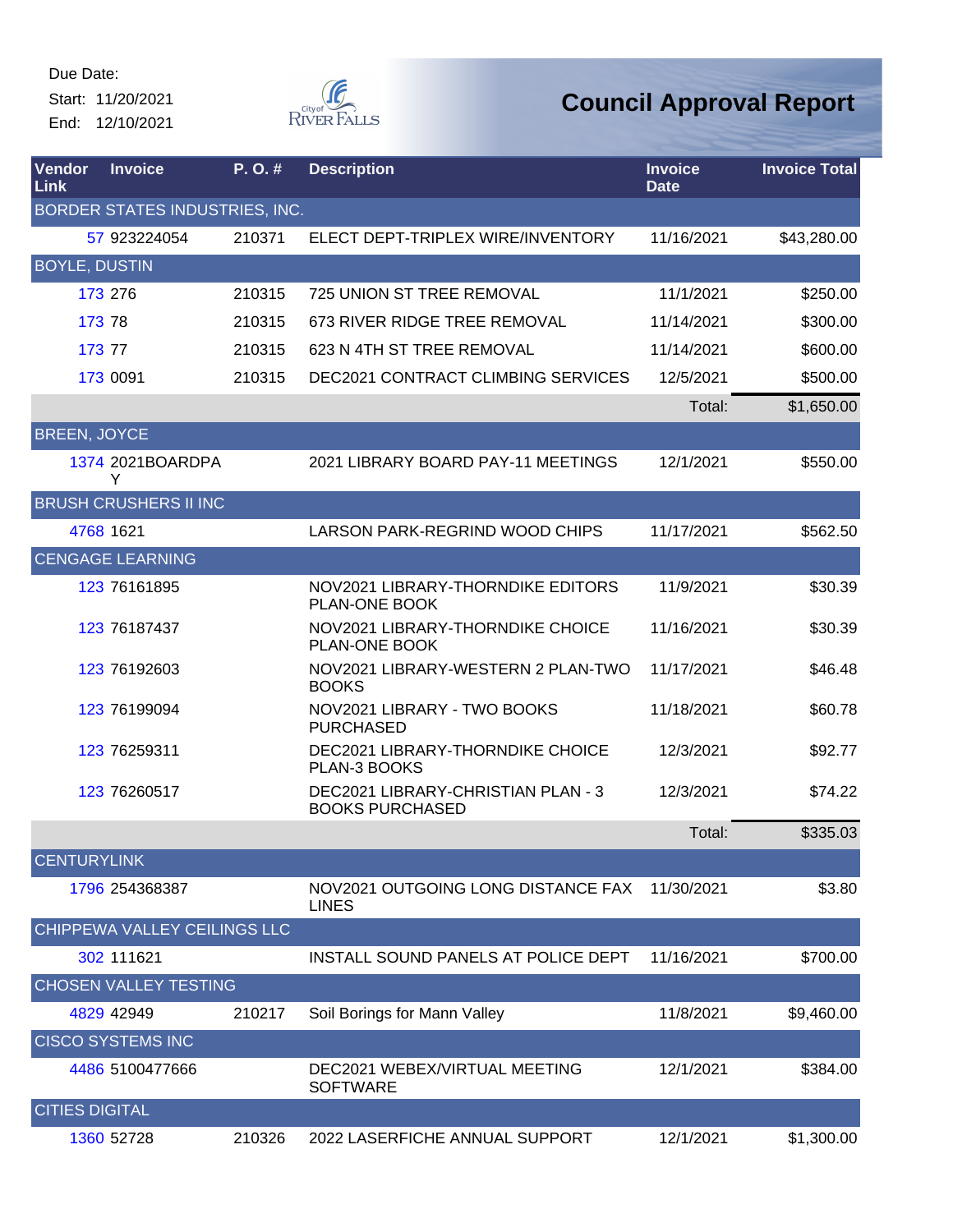Start: 11/20/2021 End: 12/10/2021



| Vendor<br>Link     | <b>Invoice</b>                       | P.O.#  | <b>Description</b>                                          | <b>Invoice</b><br><b>Date</b> | <b>Invoice Total</b> |
|--------------------|--------------------------------------|--------|-------------------------------------------------------------|-------------------------------|----------------------|
| <b>CIVICPLUS</b>   |                                      |        |                                                             |                               |                      |
|                    | 361 218321                           |        | DEC2021 WEBSITE HOSTING/SUPPORT                             | 12/1/2021                     | \$542.79             |
|                    | COMPUTER INTEGRATION TECHNOLOGY      |        |                                                             |                               |                      |
|                    | 379 318244                           | 210014 | DEC2021 MANAGED BACKUP AGREEMENT                            | 12/1/2021                     | \$1,155.00           |
|                    | 379 318472                           | 210013 | <b>DEC2021 MANAGED SERVICES</b><br><b>AGREEMENT-IT DEPT</b> | 12/1/2021                     | \$4,966.40           |
|                    |                                      |        |                                                             | Total:                        | \$6,121.40           |
|                    | CONSOLIDATED LUMBER COMPANY          |        |                                                             |                               |                      |
|                    | 37 5579936                           |        | LOCUST/ELM ST BARRICADE REPAIR                              | 11/29/2021                    | \$96.30              |
|                    | <b>CORPORATE FLEET SERVICES, INC</b> |        |                                                             |                               |                      |
|                    | 2786 83833                           | 210023 | <b>DEC2021 LEASE PYMTS FOR THREE</b><br>POLICE CARS         | 12/1/2021                     | \$1,007.20           |
|                    | <b>COUGHLAN COMPANIES LLC</b>        |        |                                                             |                               |                      |
|                    | 4188 263586                          |        | NOV2021 LIBRARY-NINE BOOKS<br><b>PURCHASED</b>              | 11/30/2021                    | \$193.41             |
|                    | <b>CRESCENT ELECTRIC SUPPLY CO</b>   |        |                                                             |                               |                      |
|                    | 80 S509710629.00 210332<br>1         |        | ELECT DEPT-1000 FT BARE COPPER WIRE                         | 11/2/2021                     | \$1,760.26           |
|                    | 80 S509710629.00<br>3                | 210332 | ELECT DEPT-1000 FT BARE COPPER WIRE                         | 11/9/2021                     | \$1,605.00           |
|                    | 80 S509710629.00<br>4                | 210332 | ELECT DEPT-500 FT BARE COPPER WIRE                          | 11/10/2021                    | \$1,739.00           |
|                    | 80 S509724135.00 210338<br>1         |        | ELECT DEPT-2" PVC POWER DUCT<br>CONDUIT/INVENTORY           | 11/17/2021                    | \$3,270.00           |
|                    |                                      |        |                                                             | Total:                        | \$8,374.26           |
|                    | <b>CRUSH CITY CONSTRUCTION</b>       |        |                                                             |                               |                      |
|                    | <b>183 DOWNPYMT</b>                  | 210353 | DOWN PYMT-REMOVE/REPLACE SIDING-<br><b>GLOVER SCHOOL</b>    | 11/8/2021                     | \$10,200.00          |
|                    | <b>CRYSTEEL TRUCK EQUIPMENT INC</b>  |        |                                                             |                               |                      |
|                    | 1671 FP183534                        |        | REAR OBVS SYS CAM-AUDIO/GAS SPRING                          | 11/22/2021                    | \$927.48             |
| <b>CURTIS, RAY</b> |                                      |        |                                                             |                               |                      |
|                    | 427 2021TOOLALLO<br><b>W/FINAL</b>   |        | FINAL 2021 TOOL ALLOWANCE PAYMENT                           | 12/3/2021                     | \$87.30              |
|                    | DAVID J OR BARBARA A GEISSLER        |        |                                                             |                               |                      |
|                    | 2485 10232                           |        | HOME ENERGY IMPROVEMENTS TESTING                            | 11/22/2021                    | \$250.00             |
|                    | DELL CONSTRUCTION CO INC             |        |                                                             |                               |                      |
|                    | 4487 APPNO8-REV2 200200              |        | THROUGH 11/24/21 RFPD REMODEL AND<br><b>ADDITION</b>        | 11/30/2021                    | \$144,032.35         |
|                    | DELTA DENTAL OF WISCONISN INC        |        |                                                             |                               |                      |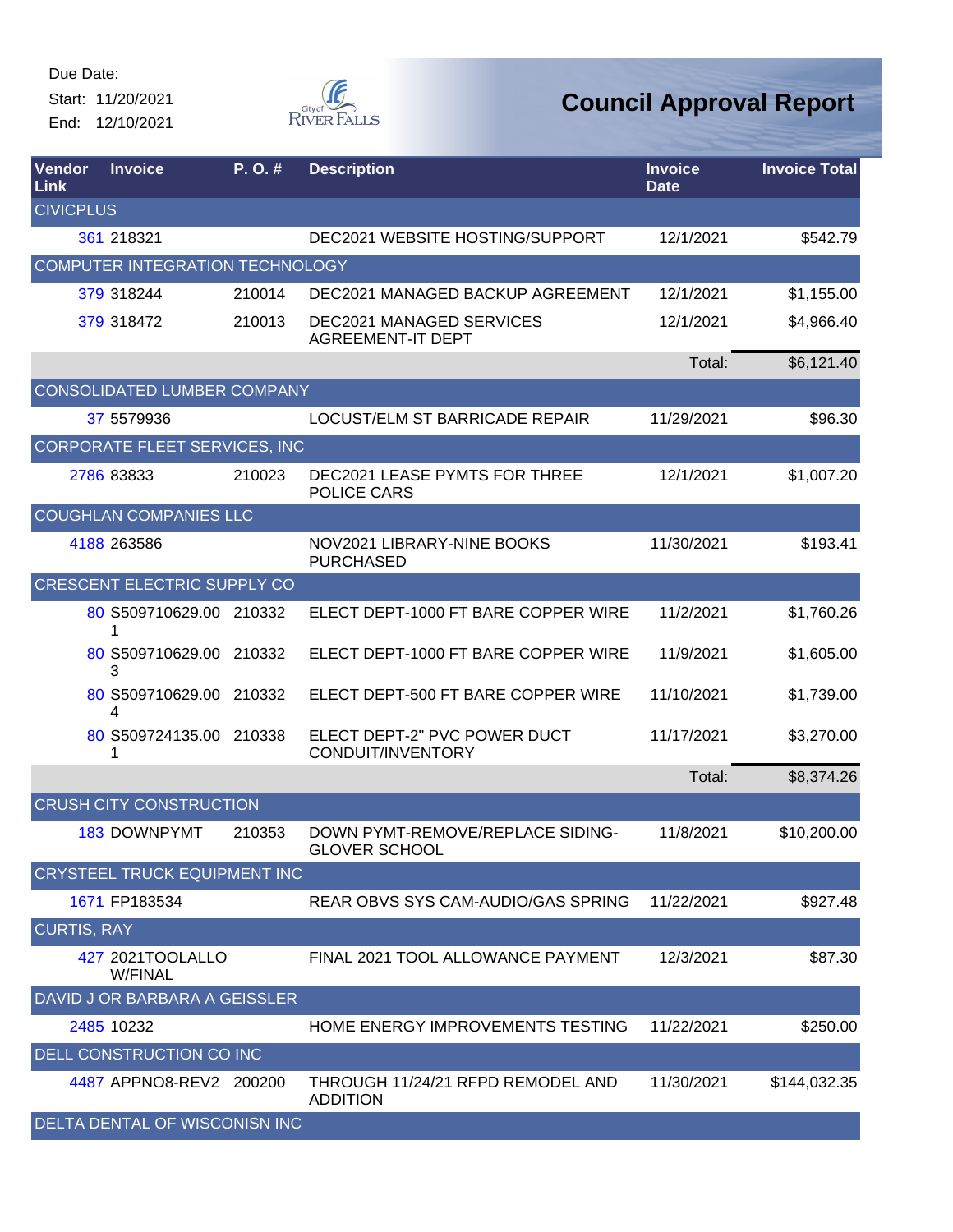Start: 11/20/2021 End: 12/10/2021



| Vendor<br>Link       | <b>Invoice</b>                      | P.O.#  | <b>Description</b>                                          | <b>Invoice</b><br><b>Date</b> | <b>Invoice Total</b> |
|----------------------|-------------------------------------|--------|-------------------------------------------------------------|-------------------------------|----------------------|
|                      | 2572 1694792 RET<br><b>DEC 2021</b> |        | DEC RETIREE VISION INSURANCE                                | 12/1/2021                     | \$6.21               |
|                      | 2572 1694791 DEC<br>2021            |        | DEC 2021 VISION INSURANCE                                   | 12/1/2021                     | \$420.85             |
|                      |                                     |        |                                                             | Total:                        | \$427.06             |
| <b>DEMCO INC</b>     |                                     |        |                                                             |                               |                      |
|                      | 577 7048915                         |        | LIBRARY-EASEL/END OF RANGE<br><b>COMPUTER</b>               | 12/1/2021                     | \$1,163.88           |
|                      | DOBBERTIN, BRANDON                  |        |                                                             |                               |                      |
|                      | 1378 2021BOARDPA<br>Y               |        | 2021 PARK AND REC BOARD PAY-8<br><b>MEETINGS</b>            | 12/1/2021                     | \$400.00             |
| DONATH, GARY A       |                                     |        |                                                             |                               |                      |
|                      | 1066 2021BOARDPA<br>Y               |        | 2021 POLICE/FIRE COMMISSION BOARD<br><b>PAY-4 MEETINGS</b>  | 12/1/2021                     | \$200.00             |
| <b>ECOSOURCE INC</b> |                                     |        |                                                             |                               |                      |
|                      | 178 FINALINVOICE 210313             |        | Winter Street Power Substation Sculpture                    | 11/29/2021                    | \$14,250.00          |
| <b>EFTPS</b>         |                                     |        |                                                             |                               |                      |
|                      | 7 72255                             |        | Payroll Period 11/15/21 - 11/28/21                          | 12/3/2021                     | \$67,140.30          |
|                      | <b>EHLERS COMPANIES</b>             |        |                                                             |                               |                      |
|                      | 4344 88979                          | 210360 | 2021 CONTINUING DISCLOSURE<br><b>REPORTING</b>              | 11/12/2021                    | \$3,800.00           |
|                      | <b>ENTERPRISE FM TRUST</b>          |        |                                                             |                               |                      |
|                      | 456 FBN4356289                      | 210049 | DEC21 MOTOR POOL/BLDG INSPECTOR<br><b>VEHICLES</b>          | 12/1/2021                     | \$1,896.78           |
|                      | EO JOHNSON CO. INC                  |        |                                                             |                               |                      |
|                      | 98 INV1051419                       |        | CANON PLOTTER-BLACK INK TANK                                | 11/30/2021                    | \$235.10             |
|                      | <b>ESS BROTHERS &amp; SONS INC</b>  |        |                                                             |                               |                      |
|                      | 107 BB10855                         |        | <b>GRATE FOR GARAGE CATCH BASIN/OLD</b><br><b>PD GARAGE</b> | 11/11/2021                    | \$344.00             |
|                      | ETHICAL LEADERS IN ACTION INC       |        |                                                             |                               |                      |
|                      | 4803 1658                           | 210270 | EXEC TEAM DEVELOPMENT CONSULTING                            | 11/8/2021                     | \$8,500.00           |
| EW 2 II, LLC         |                                     |        |                                                             |                               |                      |
|                      | 40 2070                             | 210252 | Mobile Fire Safety Education House                          | 12/1/2021                     | \$99,402.33          |
|                      | <b>FBG SERVICE CORPORATION</b>      |        |                                                             |                               |                      |
|                      | 364 914805                          | 210246 | NOV2021 CLEANING SVCS-MULTIPLE<br><b>BUILDINGS</b>          | 11/30/2021                    | \$5,262.50           |
|                      | <b>FERGUSON, REBECCA</b>            |        |                                                             |                               |                      |
|                      | 2049 2021BOARDPA<br>Y               |        | 2021 LIBRARY BOARD PAY-10 MEETINGS                          | 12/1/2021                     | \$600.00             |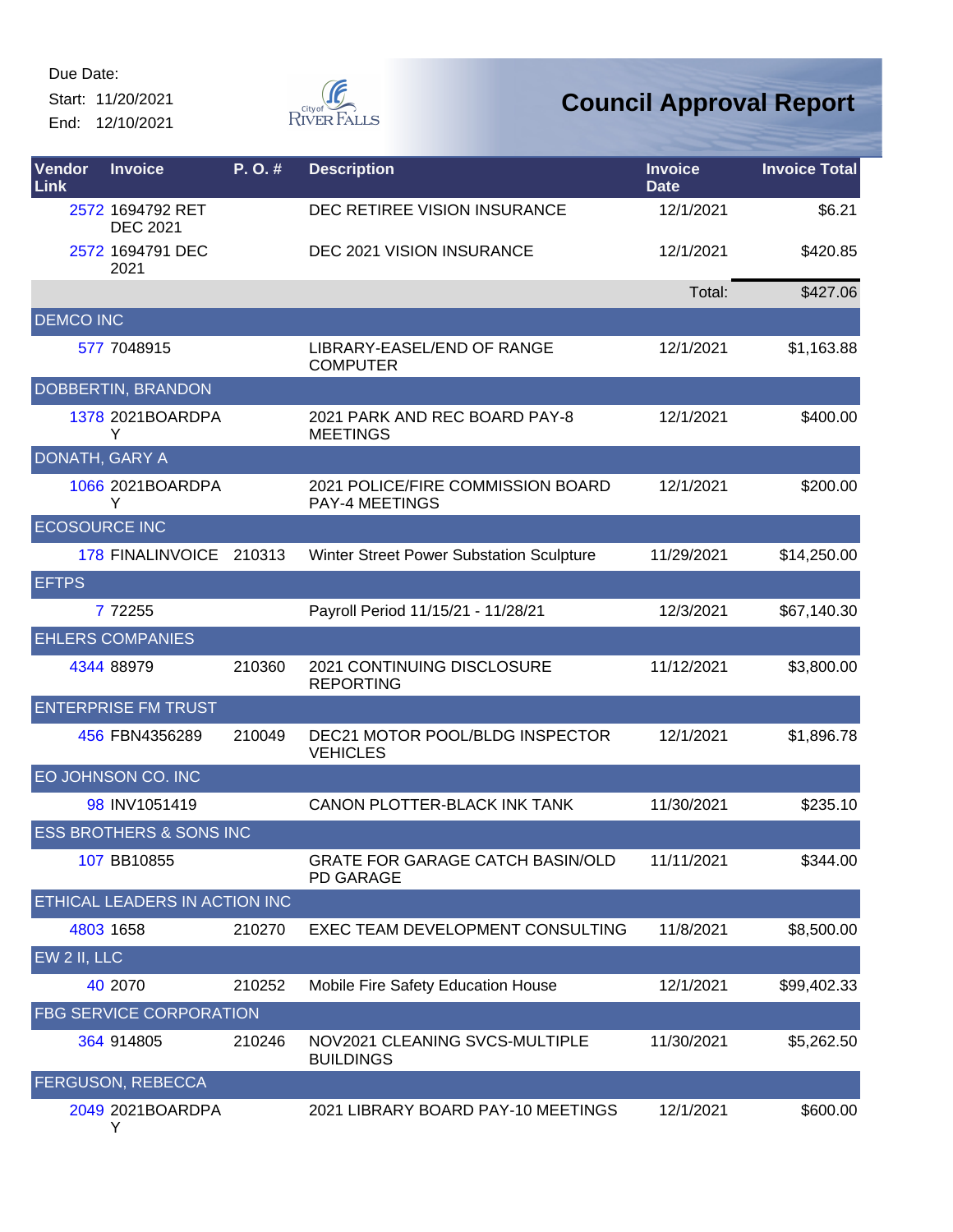Start: 11/20/2021 End: 12/10/2021



| <b>Vendor</b><br>Link | <b>Invoice</b>                       | P.O.# | <b>Description</b>                                           | <b>Invoice</b><br><b>Date</b> | <b>Invoice Total</b> |
|-----------------------|--------------------------------------|-------|--------------------------------------------------------------|-------------------------------|----------------------|
|                       | FIRST NATIONAL BANK - RF SECTION 125 |       |                                                              |                               |                      |
|                       | 6 72254                              |       | Payroll Period 11/15/21 - 11/28/21                           | 12/3/2021                     | \$3,374.14           |
|                       | FORUM COMMUNICATION CO               |       |                                                              |                               |                      |
|                       | 234 CL01777847                       |       | NOV2021 - ADVERISEMENT FOR<br><b>BIDS/ENGINEERING</b>        | 11/1/2021                     | \$185.39             |
| <b>FRIEDE, PAMELA</b> |                                      |       |                                                              |                               |                      |
|                       | 1616 2021BOARDPA<br>Y                |       | 2021 HPC BOARD PAY - 12 MEETINGS                             | 12/1/2021                     | \$600.00             |
|                       | <b>GAULKE, BRENDA</b>                |       |                                                              |                               |                      |
|                       | 1377 2021BOARDPA<br>Y                |       | 2021 PARK AND REC BOARD PAY-7<br><b>MEETINGS</b>             | 12/1/2021                     | \$350.00             |
| <b>GRACE PAULSON</b>  |                                      |       |                                                              |                               |                      |
|                       | 937 NOV2021                          |       | NOV2021 SOLAR REFUND                                         | 11/23/2021                    | \$68.59              |
|                       | <b>GRAPHIC DESIGN INC</b>            |       |                                                              |                               |                      |
|                       | 598 QB40818                          |       | THREE BUSINESS CARD ORDERS-<br>ELLEN/JENNIFER/DEAN           | 11/12/2021                    | \$55.00              |
|                       | 598 QB41091                          |       | POLICE DEPT-EIGHT POLICE DEPT STAFF<br><b>BUSINESS CARDS</b> | 12/6/2021                     | \$147.00             |
|                       |                                      |       |                                                              | Total:                        | \$202.00             |
|                       | <b>GUARDIAN SUPPLY LLC</b>           |       |                                                              |                               |                      |
|                       | 4255 NOV2021/FIVE<br><b>INVOICE</b>  |       | POLICE DEPT-<br>TROUSERS/SHIRTS/EARPIECES                    | 11/30/2021                    | \$945.88             |
|                       | 4255 10676                           |       | POLICE DEPT-WATERPROOF<br><b>BOOTS/C.KOBER</b>               | 11/30/2021                    | \$99.99              |
|                       |                                      |       |                                                              | Total:                        | \$1,045.87           |
| HANSON, GRANT         |                                      |       |                                                              |                               |                      |
|                       | 1396 2021BOARDPA<br>Y                |       | 2021 POLICE/FIRE COMMISSION BOARD<br><b>PAY-3 MEETINGS</b>   | 12/1/2021                     | \$150.00             |
|                       | <b>HEALTH PARTNERS</b>               |       |                                                              |                               |                      |
|                       | 356 108854890 DEC<br>2021            |       | DEC 2021 HEALTH DENTAL INSURANCE                             | 12/1/2021                     | \$173,756.25         |
|                       | <b>HEINSELMAN, KARI</b>              |       |                                                              |                               |                      |
|                       | 4347 2021BOARDPA<br>Y                |       | 2021 LIBRARY BOARD PAY-11 MEETINGS                           | 12/1/2021                     | \$550.00             |
| <b>HEINZE, HEIDI</b>  |                                      |       |                                                              |                               |                      |
|                       | 1365 2021BOARDPA<br>Y                |       | 2021 HPC BOARD PAY - 11 MEETINGS                             | 12/1/2021                     | \$660.00             |
|                       | <b>HIGH TECH CLEANING SERVICE</b>    |       |                                                              |                               |                      |
|                       | 848 1117                             |       | 1/29/21 INCIDENT-BIOHAZARD WASTE<br><b>CLEANING OF SQUAD</b> | 11/1/2021                     | \$85.00              |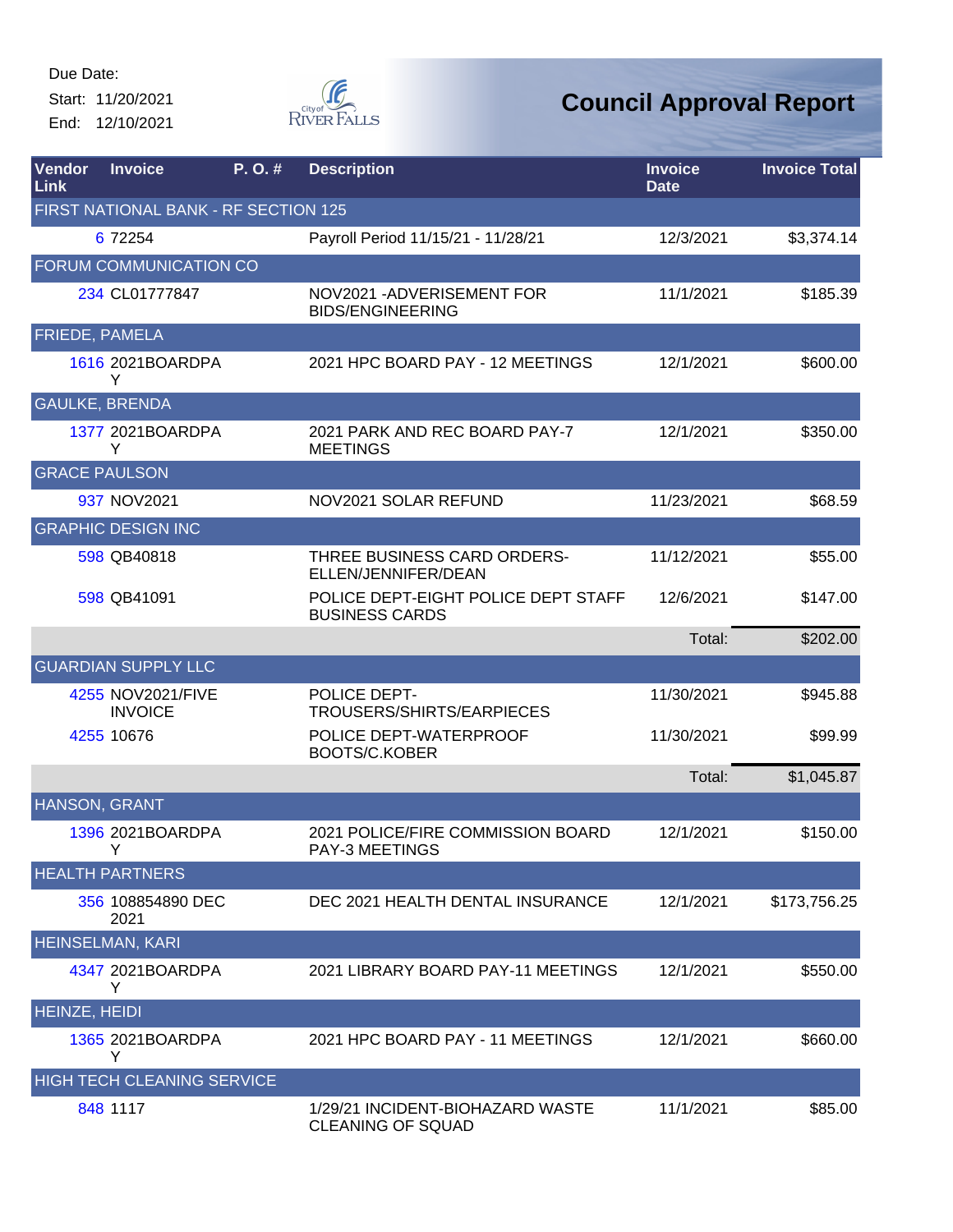Start: 11/20/2021 End: 12/10/2021



| <b>Vendor</b><br><b>Link</b> | <b>Invoice</b>               | P.O.#  | <b>Description</b>                                          | <b>Invoice</b><br><b>Date</b> | <b>Invoice Total</b> |
|------------------------------|------------------------------|--------|-------------------------------------------------------------|-------------------------------|----------------------|
| HOFFMAN, JAYNE               |                              |        |                                                             |                               |                      |
|                              | 1388 2021BOARDPA<br>Y        |        | 2021 HPC BOARD PAY - 12 MEETINGS                            | 12/1/2021                     | \$600.00             |
| HOFLAND, CRAIG               |                              |        |                                                             |                               |                      |
|                              | 4618 2021BOARDPA<br>Y        |        | 2021 PLAN COMM BOARD PAY - 7<br><b>MEETINGS</b>             | 12/1/2021                     | \$350.00             |
|                              | <b>HOLIDAY INN MANITOWOC</b> |        |                                                             |                               |                      |
|                              | 3233 FOLIO#257356            |        | KEVIN WESTHUIS HOTEL STAY<br><b>CANCELLED TOO LATE</b>      | 11/1/2021                     | \$220.00             |
|                              | HOLTKAMP, CHRISTOPHER        |        |                                                             |                               |                      |
|                              | 4747 2021BOARDPA<br>Y        |        | 2021 PLAN COMM BOARD PAY - 9<br><b>MEETINGS</b>             | 12/1/2021                     | \$450.00             |
| HUEBEL, JULIE                |                              |        |                                                             |                               |                      |
|                              | 282 2021BOARDPA<br>Y         |        | 2021 HPC BOARD PAY - 8 MEETINGS                             | 12/1/2021                     | \$400.00             |
|                              | HUEBSCH LAUNDRY COMPANY      |        |                                                             |                               |                      |
|                              | 146 20110661                 | 210066 | 11/3/21 WASTEWATER DEPT RUG SERVICE                         | 11/3/2021                     | \$54.35              |
|                              | 146 20110659                 | 210066 | 11/03/21 CITY HALL RUG SERVICE                              | 11/3/2021                     | \$60.91              |
|                              | 146 20110636                 | 210066 | 11/03/21 POLICE DEPT RUG SERVICE                            | 11/3/2021                     | \$36.74              |
|                              | 146 20110654                 | 210066 | 11/03/21 PUBLIC WORKS RUG SERVICE                           | 11/3/2021                     | \$51.45              |
|                              | 146 10178606                 | 210035 | 11/10/21 ELECTRIC DEPT UNIFORMS                             | 11/10/2021                    | \$299.08             |
|                              | 146 10178609                 | 210026 | 11/10/21 WASTEWATER DEPT UNIFORMS                           | 11/10/2021                    | \$39.97              |
|                              | 146 10178608                 | 210021 | 11/10/21 PUBLIC WORKS UNIFORMS                              | 11/10/2021                    | \$156.23             |
|                              | 146 10178607                 | 210026 | 11/10/21 WATER DEPT UNIFORMS/DEAN-<br><b>WASTEWATER</b>     | 11/10/2021                    | \$50.42              |
|                              | 146 20112096                 | 210066 | 11/10/21 LIBRAY RUG SERVICE                                 | 11/10/2021                    | \$87.72              |
|                              | 146 10180710                 | 210035 | 11/17/21 ELECTRIC DEPT UNIFORMS                             | 11/17/2021                    | \$299.08             |
|                              | 146 10180711                 | 210026 | 11/17/21 WATER DEPT UNIFORMS/DEAN<br><b>SEEMUTH UNIFORM</b> | 11/17/2021                    | \$50.42              |
|                              | 146 10180712                 | 210021 | 11/17/21 PUBLIC WORKS UNIFORMS                              | 11/17/2021                    | \$157.47             |
|                              | 146 10180713                 | 210026 | 11/17/21 WASTEWATER DEPT UNIFORMS                           | 11/17/2021                    | \$39.97              |
|                              | 146 30008044                 | 210021 | 11/17/21 INSULATED BIB OVERALL<br><b>SAMPLES</b>            | 11/17/2021                    | \$208.14             |
|                              | 146 20113554                 | 210066 | 11/17/21 CITY HALL RUG SERVICE                              | 11/17/2021                    | \$44.14              |
|                              | 146 20113548                 | 210066 | 11/17/21 PUBLIC WORKS RUG SERVICE                           | 11/17/2021                    | \$51.45              |
|                              | 146 20113533                 | 210066 | 11/17/21 POLICE DEPT RUG SERVICE                            | 11/17/2021                    | \$36.74              |
|                              | 146 10182818                 | 210035 | 11/23/21 ELECTRIC DEPT UNIFORMS                             | 11/23/2021                    | \$299.08             |
|                              | 146 10182819                 | 210026 | 11/23/21 WATER DEPT UNIFORMS                                | 11/23/2021                    | \$50.42              |
|                              | 146 10182820                 | 210021 | 11/23/21 PUBLIC WORKS DEPT UNIFORMS                         | 11/23/2021                    | \$131.24             |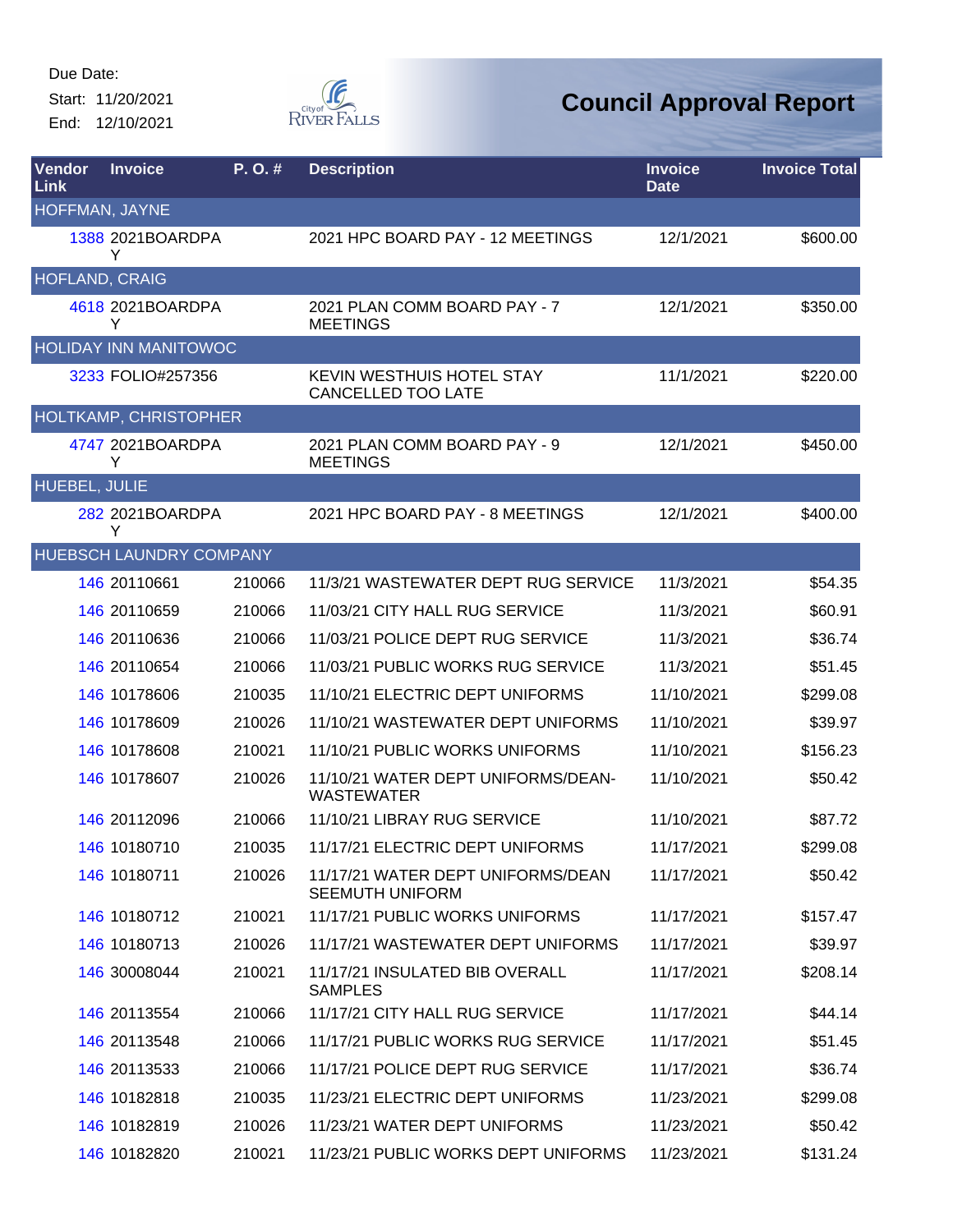Start: 11/20/2021

End: 12/10/2021



| Vendor<br><b>Link</b>  | <b>Invoice</b>                     | P. O. # | <b>Description</b>                                                 | <b>Invoice</b><br><b>Date</b> | <b>Invoice Total</b> |
|------------------------|------------------------------------|---------|--------------------------------------------------------------------|-------------------------------|----------------------|
|                        | 146 10182821                       | 210026  | 11/24/21 WASTEWATER DEPT UNIFORMS                                  | 11/23/2021                    | \$39.97              |
|                        | 146 30008090                       | 210021  | NATE HERUM - LONG SLEEVE SHIRTS                                    | 11/23/2021                    | \$31.26              |
|                        | 146 20114979                       | 210066  | 11/24/21 LIBRARY RUG SERVICE                                       | 11/24/2021                    | \$87.72              |
|                        | 146 100002393                      |         | <b>CREDIT-INSULATED BIB OVERALL SAMPLE-</b><br><b>ONE RETURNED</b> | 11/24/2021                    | $-$104.07$           |
|                        | 146 10185060                       | 210026  | 12/1/21 WASTEWATER DEPT UNIFORMS                                   | 12/1/2021                     | \$39.97              |
|                        | 146 10185055                       | 210035  | 12/1/21 ELECTRIC DEPT UNIFORMS                                     | 12/1/2021                     | \$299.08             |
|                        | 146 10185058                       | 210021  | 12/1/21 PW DEPT UNIFORMS                                           | 12/1/2021                     | \$250.24             |
|                        | 146 10185057                       | 210026  | 12/1/21 WATER DEPT<br>UNIFORMS/WASTEWATER                          | 12/1/2021                     | \$50.42              |
|                        | 146 30008212                       |         | PUBLIC WORKS-INSULATED BIB<br><b>OVERALLS/ONE CREDITED</b>         | 12/1/2021                     | \$214.07             |
|                        | 146 100002455                      |         | CREDIT ON INV#30008212-ONE INSULATED<br><b>OVERALL BIBS</b>        | 12/1/2021                     | $-$114.07$           |
|                        | 146 20116393                       | 210066  | 12/1/21 POLICE DEPT RUG SERVICE                                    | 12/1/2021                     | \$36.74              |
|                        | 146 20116416                       | 210066  | 12/1/21 CITY HALL RUG SERVICE                                      | 12/1/2021                     | \$44.14              |
|                        | 146 20116411                       | 210066  | 12/1/21 PUBLIC WORKS DEPT RUG<br><b>SERVICE</b>                    | 12/1/2021                     | \$51.45              |
|                        | 146 20116418                       | 210066  | 12/1/21 WASTE WATER PLANT RUG<br><b>SERVICE</b>                    | 12/1/2021                     | \$54.35              |
|                        | 146 10187118                       | 210026  | 12/8/21 WASTEWATER DEPT UNIFORMS                                   | 12/8/2021                     | \$39.97              |
|                        | 146 10187117                       | 210021  | 12/8/21 PUBLIC WORKS DEPT UNIFORMS                                 | 12/8/2021                     | \$121.62             |
|                        | 146 10187116                       | 210026  | 12/8/21 WATER DEPT/D.SEEMUTH<br><b>WASTEWATER</b>                  | 12/8/2021                     | \$50.42              |
|                        | 146 10187115                       | 210035  | 12/8/21 ELECTRIC DEPT UNIFORMS                                     | 12/8/2021                     | \$299.08             |
|                        |                                    |         |                                                                    | Total:                        | \$3,697.38           |
|                        | HUNT ELECTRIC CORPORATION          |         |                                                                    |                               |                      |
|                        | 4460 21080793                      |         | <b>GLEN PARK PAVILION-SECURITY SYSTEM</b>                          | 11/17/2021                    | \$622.30             |
|                        |                                    |         | INTERNATIONAL CITY MGMT ASSOC RETIREMENT CORP                      |                               |                      |
|                        | 1 72250                            |         | Payroll Period 11/15/21 - 11/28/21                                 | 12/3/2021                     | \$16,317.22          |
|                        | 1 72251                            |         | Payroll Period 11/15/21 - 11/28/21                                 | 12/3/2021                     | \$726.60             |
|                        |                                    |         |                                                                    | Total:                        | \$17,043.82          |
|                        | <b>IVERSON LASER ENGRAVING INC</b> |         |                                                                    |                               |                      |
|                        | 177 40940                          |         | LIBRARY-5 NAMETAGS W/MAGNETS                                       | 11/15/2021                    | \$45.00              |
|                        | 177 40986                          |         | LIBRARY-NAMETAG W/MAGNET BACK                                      | 12/2/2021                     | \$9.00               |
|                        |                                    |         |                                                                    | Total:                        | \$54.00              |
| <b>J&amp;J GIS LLC</b> |                                    |         |                                                                    |                               |                      |
|                        | 651 NOV2021                        | 210072  | NOV2021 GIS CONTRACT - 45 HOURS                                    | 11/30/2021                    | \$2,025.00           |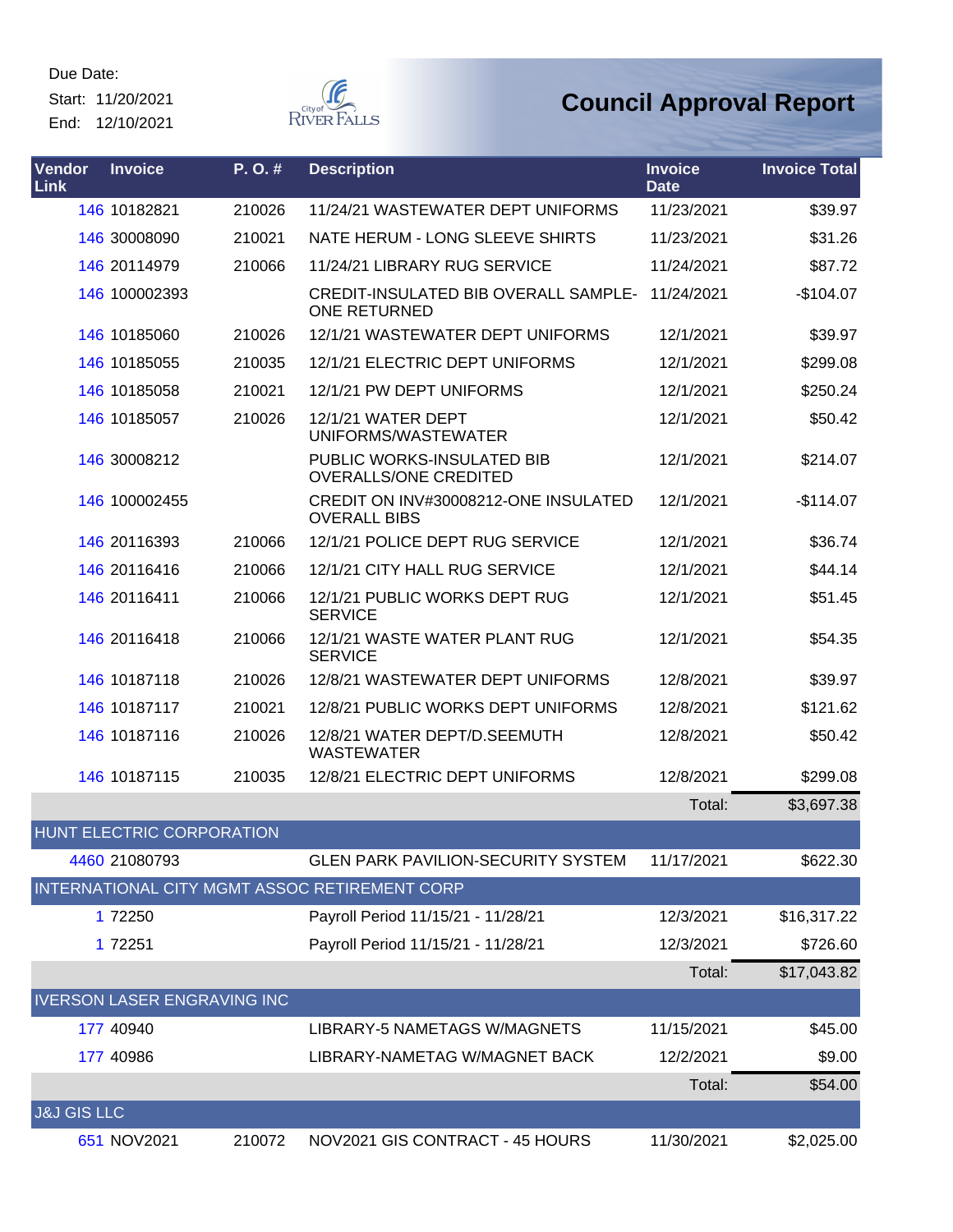Start: 11/20/2021 End: 12/10/2021



| Vendor<br>Link    | <b>Invoice</b>                    | $P. O.$ # | <b>Description</b>                                           | <b>Invoice</b><br><b>Date</b> | <b>Invoice Total</b> |
|-------------------|-----------------------------------|-----------|--------------------------------------------------------------|-------------------------------|----------------------|
|                   | JANQUART, MATTHEW                 |           |                                                              |                               |                      |
|                   | 295 2021BOARDPA<br>Y              |           | 2021 PARK AND REC BOARD PAY-7<br><b>MEETINGS</b>             | 12/1/2021                     | \$350.00             |
|                   | <b>JOHMAR FARMS LLC</b>           |           |                                                              |                               |                      |
|                   | 307 2283                          |           | WINTER OPEN HOUSE-REINDEER PETTING                           | 12/1/2021                     | \$1,750.00           |
|                   | <b>JOSIE HAYES CREATIVE</b>       |           |                                                              |                               |                      |
|                   | 4714 08-09-20210017 210366        |           | MARCH-AUG2021 FORESTRY MARKETING<br>VIDEOS/POSTCARDS         | 11/30/2021                    | \$1,365.00           |
|                   | KENNETH DOUGLAS ASMUNDSEN         |           |                                                              |                               |                      |
|                   | 97 7250                           |           | <b>CLEAN/ADJUST/CERTIFY METTLER</b><br><b>BALANCES</b>       | 12/2/2021                     | \$140.00             |
|                   | <b>KRAMER WELL DRILLING LLC</b>   |           |                                                              |                               |                      |
|                   | 4798 21-178                       | 210355    | KWIK TRIP-DIRECTIONAL BORING                                 | 11/12/2021                    | \$7,300.00           |
| <b>KUSS, RUTH</b> |                                   |           |                                                              |                               |                      |
|                   | 1370 2021BOARDPA<br>Y             |           | 2021 LIBRARY BOARD PAY-9 MEETINGS                            | 12/1/2021                     | \$450.00             |
| <b>KWIKTRIP</b>   |                                   |           |                                                              |                               |                      |
|                   | 172 OCT2021<br><b>MOTOR FUEL</b>  |           | OCT2021 MOTOR FUEL STMT                                      | 10/31/2021                    | \$11,576.30          |
|                   | <b>LA RUE, PATRICIA</b>           |           |                                                              |                               |                      |
|                   | 1839 2021BOARDPA<br>Y             |           | 2021 PARK AND REC BOARD PAY-8<br><b>MEETINGS</b>             | 12/1/2021                     | \$480.00             |
|                   | <b>LAKES COFFEE LLC</b>           |           |                                                              |                               |                      |
|                   | 4064 16161                        |           | NOV2021 POLICE DEPT COFFEE ORDER                             | 11/19/2021                    | \$140.85             |
|                   | 4064 16229                        |           | 11/30/21 CITY HALL COFFEE ORDER                              | 11/30/2021                    | \$77.70              |
|                   |                                   |           |                                                              | Total:                        | \$218.55             |
|                   | LANGUAGE LINE SERVICES, INC       |           |                                                              |                               |                      |
|                   | 2991 10383917                     |           | OCT2021 OVER THE PHONE<br>INTERPRETATION/SPANISH             | 11/1/2021                     | \$44.00              |
|                   | <b>LEAGUE OF MINNESOTA CITIES</b> |           |                                                              |                               |                      |
|                   | 660 354753                        |           | POLICE DEPT-JOB NOTICE/POLICE<br>OFFICER-27 DAYS             | 11/1/2021                     | \$310.50             |
|                   | 660 353431                        |           | 9/16/21-10/14/21 WASTEWATER/WATER<br><b>SUPER JOB NOTICE</b> | 11/1/2021                     | \$322.00             |
|                   | 660 355013                        |           | 11/9/21-11/30/21 WATER/WASTEWATER JOB<br><b>NOTICE</b>       | 11/9/2021                     | \$241.50             |
|                   |                                   |           |                                                              | Total:                        | \$874.00             |
|                   | LEXISNEXIS RISK DATA MGMT INC     |           |                                                              |                               |                      |
|                   | 3765 1703497-<br>20211031         |           | OCT2021 ADVANCED PEOPLE SEARCH<br><b>FEES</b>                | 11/1/2021                     | \$53.05              |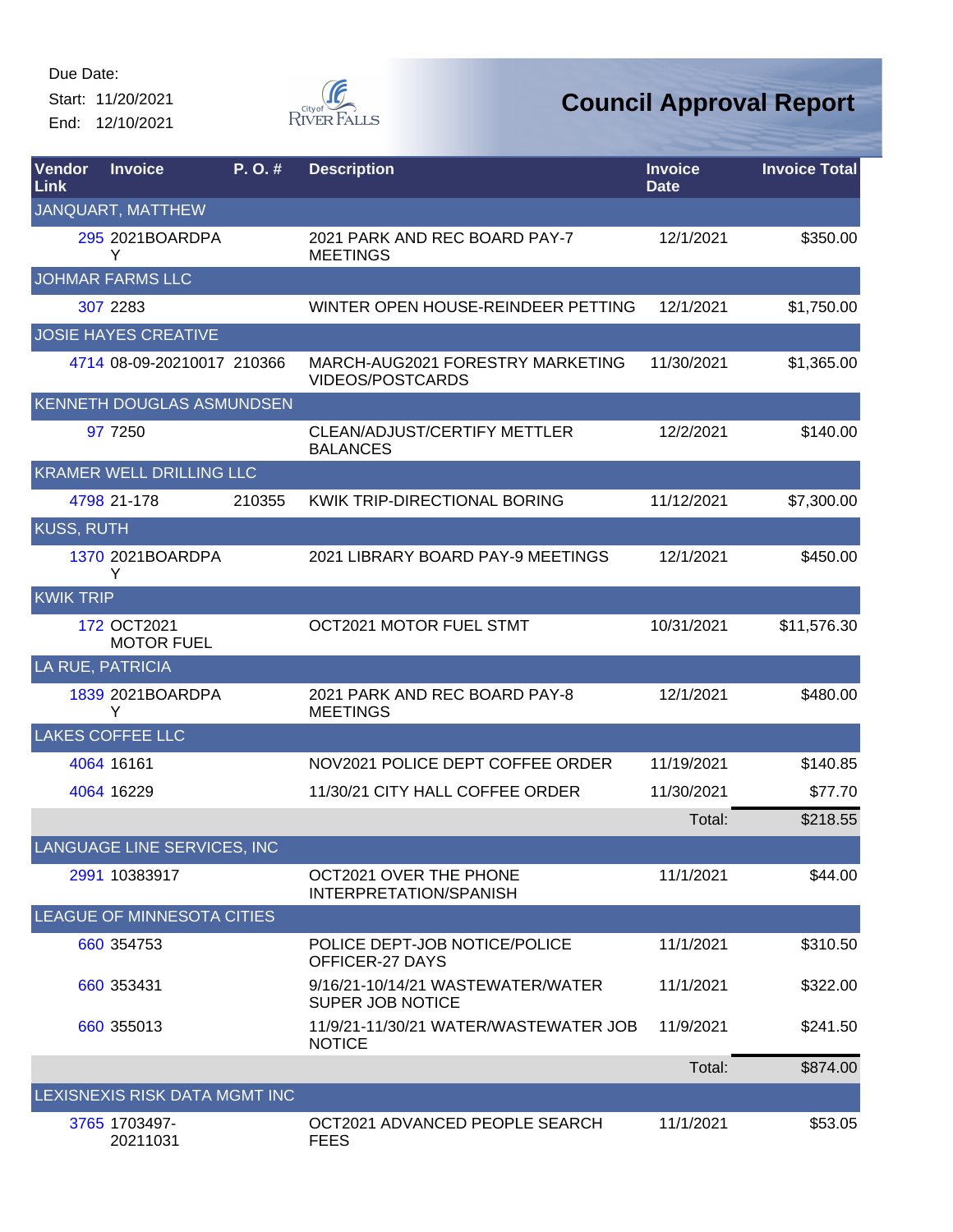Start: 11/20/2021 End: 12/10/2021



| Vendor<br><b>Link</b>  | <b>Invoice</b>                     | P.O.#  | <b>Description</b>                                           | <b>Invoice</b><br><b>Date</b> | <b>Invoice Total</b> |
|------------------------|------------------------------------|--------|--------------------------------------------------------------|-------------------------------|----------------------|
|                        | 3765 1703497-<br>20211130          |        | NOV2021 ADVANCED PEOPLE SEARCH<br><b>FEES</b>                | 11/30/2021                    | \$53.05              |
|                        |                                    |        |                                                              | Total:                        | \$106.10             |
|                        | <b>LOFFLER COMPANIES INC</b>       |        |                                                              |                               |                      |
|                        | 182 30364797                       |        | NOV2021 FIRE DEPT KONICA MINOLTA<br><b>COPIER BASE PYMT</b>  | 11/1/2021                     | \$137.51             |
|                        | 182 30364796                       |        | NOV2021 WASTEWATER KONICA COPIER<br><b>BASE PYMT</b>         | 11/1/2021                     | \$107.45             |
|                        | 182 30364795                       |        | NOV2021 COURT/CSR KONICA MINOLTA<br><b>COPIER BASE PYMT</b>  | 11/1/2021                     | \$160.00             |
|                        | 182 30364795-1                     |        | NOV2021 ADMIN/MAILROOM KONICA<br><b>COPIER BASE/USAGE</b>    | 11/1/2021                     | \$476.89             |
|                        | 182 456595636                      |        | NOV2021 PUBLIC WORKS KONICA MINOLTA<br><b>COPIER</b>         | 11/1/2021                     | \$224.91             |
|                        | 182 3880214                        |        | NOV2021 FIRE DEPT OVERAGES-KONICA<br><b>MINOLTA COPIER</b>   | 11/17/2021                    | \$59.82              |
|                        | 182 3881381                        |        | NOV2021 COURT/CSR OVERAGES-KONICA<br><b>MINOLTA COPIER</b>   | 11/18/2021                    | \$53.61              |
|                        | 182 3886663                        |        | WASTEWATER DEPT-NOV2021 KONICA<br><b>COPIER OVERAGES</b>     | 11/30/2021                    | \$7.98               |
|                        | 182 3883490                        |        | DEC2021-FEB2022 KONICA MINOLTA<br><b>COPIER BASE CHARGES</b> | 12/1/2021                     | \$1,368.00           |
|                        |                                    |        |                                                              | Total:                        | \$2,596.17           |
| LONGSDORF, JON         |                                    |        |                                                              |                               |                      |
|                        | 4176 2021BOARDPA<br>Y              |        | 2021 POLICE/FIRE COMMISSION BOARD<br><b>PAY-3 MEETINGS</b>   | 12/1/2021                     | \$150.00             |
|                        | <b>MATHY CONSTRUCTION CO</b>       |        |                                                              |                               |                      |
|                        | 1184 5500060299                    | 210303 | 2021 Mill and Overlay Project                                | 11/18/2021                    | \$242,197.27         |
|                        | <b>MATTISON CONTRACTORS INC</b>    |        |                                                              |                               |                      |
|                        | 170 4535                           | 210312 | <b>Golfview Channel Rehabilitation</b>                       | 11/3/2021                     | \$203,953.60         |
| MCLOONE, JOHN          |                                    |        |                                                              |                               |                      |
|                        | 4802 OCT2021                       |        | OCT2021 NEWSPAPER<br>PUBLISHINGS/NOTICES                     | 11/1/2021                     | \$803.40             |
| <b>METRO, MICHAEL</b>  |                                    |        |                                                              |                               |                      |
|                        | 2220 2021BOARDPA<br>Y              |        | 2021 LIBRARY BOARD PAY-11 MEETINGS                           | 12/1/2021                     | \$550.00             |
| <b>MICHAEL STIFTER</b> |                                    |        |                                                              |                               |                      |
|                        | 2475 2021SAFETYFO<br><b>OTWEAR</b> |        | 2021 SAFETY FOOTWEAR<br><b>REIMBURSEMENT</b>                 | 11/29/2021                    | \$134.95             |
|                        | <b>MICHELLE M MAHER</b>            |        |                                                              |                               |                      |
|                        | 3398 DEC2021                       |        | 115 GIFT CARDS FOR EMPLOYEES-\$10<br><b>EACH</b>             | 12/1/2021                     | \$1,150.00           |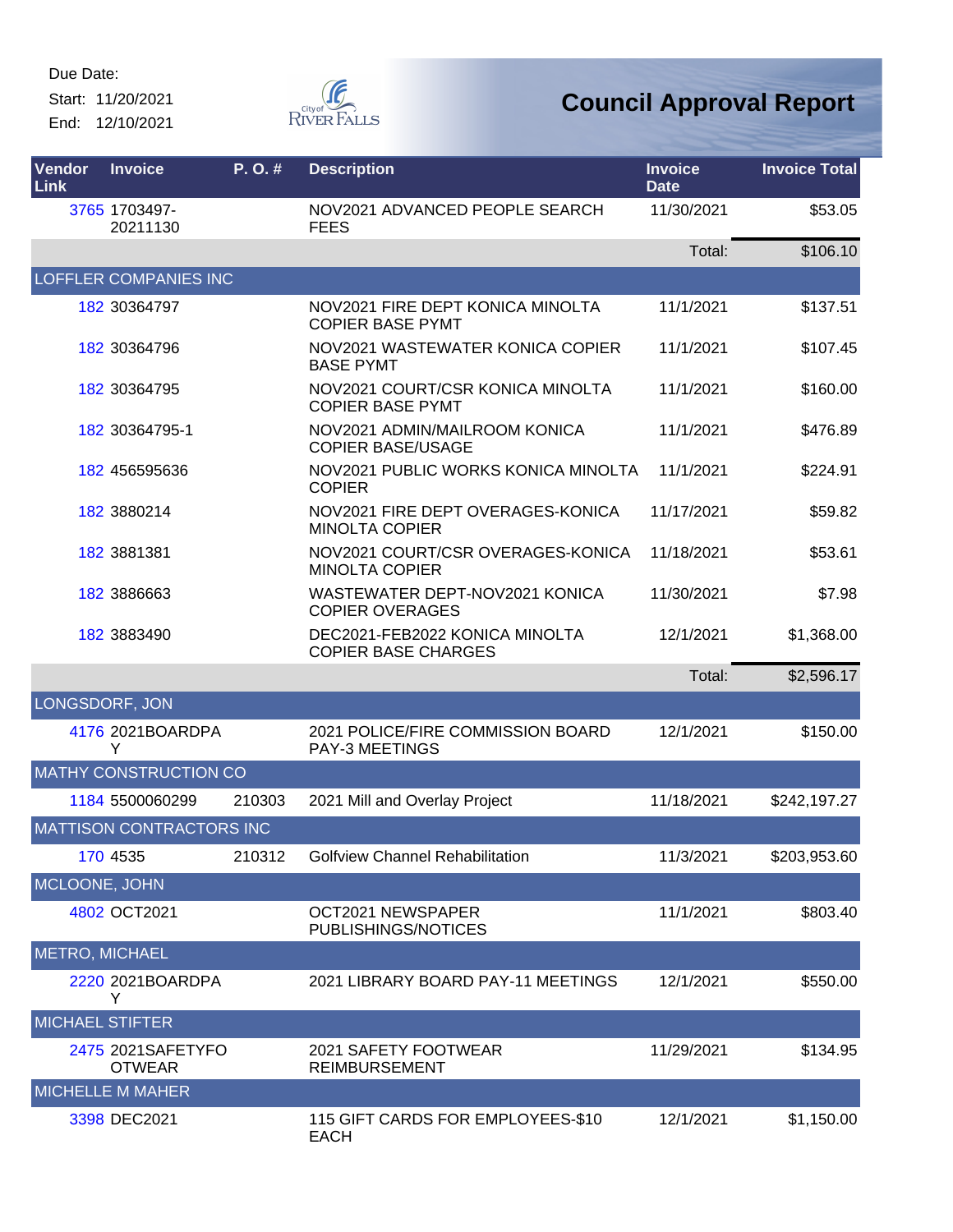Start: 11/20/2021 End: 12/10/2021



| Vendor<br>Link      | <b>Invoice</b>                       | P.O.# | <b>Description</b>                                           | <b>Invoice</b><br><b>Date</b> | <b>Invoice Total</b> |
|---------------------|--------------------------------------|-------|--------------------------------------------------------------|-------------------------------|----------------------|
|                     |                                      |       | MIDAMERICA ADMINISTRATIVE & RETIREMENT SOLUTIONS             |                               |                      |
|                     | 500 MAR000001809<br>5                |       | 3RD QTR 2021 ADMINISTRATION FEES/HR<br><b>DEPT</b>           | 11/8/2021                     | \$1,162.75           |
|                     | 500 72257                            |       | Payroll Period 11/15/21 - 11/28/21                           | 12/3/2021                     | \$382.19             |
|                     |                                      |       |                                                              | Total:                        | \$1,544.94           |
| <b>MIDWEST TAPE</b> |                                      |       |                                                              |                               |                      |
|                     | 409 501282427                        |       | NOV2021 LIBRARY-TWO AUDIOBOOKS<br><b>PURCHASED</b>           | 11/16/2021                    | \$74.98              |
|                     | 409 501282425                        |       | NOV2021 LIBRARY-THE DARK HOURS<br><b>AUDIOBOOK</b>           | 11/16/2021                    | \$39.99              |
|                     | 409 501309483                        |       | NOV2021 LIBRARY-FIVE AUDIOBOOKS<br><b>PURCHASED</b>          | 11/22/2021                    | \$144.95             |
|                     | 409 501309484                        |       | NOV2021 LIBRARY-TWO AUDIOBOOKS<br><b>PURCHASED</b>           | 11/22/2021                    | \$69.98              |
|                     | 409 501309481                        |       | NOV2021 LIBRARY-THE BECOMING<br><b>AUDIOBOOK</b>             | 11/22/2021                    | \$39.99              |
|                     | 409 501339085                        |       | NOV2021 LIBRARY-BLIND TIGER<br><b>AUDIOBOOK PURCHASED</b>    | 11/29/2021                    | \$39.99              |
|                     | 409 501339084                        |       | NOV2021 LIBRARY-EYES OF TAMMY FAYE<br><b>DVD</b>             | 11/29/2021                    | \$14.99              |
|                     | 409 501367465                        |       | DEC2021 LIBRARY-IN THE MEANTIME<br><b>STUNTBOY AUDIOBOOK</b> | 12/4/2021                     | \$19.99              |
|                     | 409 501367462                        |       | DEC2021 LIBRARY-MERCY 4 AUDIOBOOK                            | 12/4/2021                     | \$39.99              |
|                     | 409 501367464                        |       | DEC2021 LIBRARY-WISH YOU WERE HERE<br><b>AUDIOBOOK</b>       | 12/4/2021                     | \$44.99              |
|                     |                                      |       |                                                              | Total:                        | \$529.84             |
| MILLER, RYAN        |                                      |       |                                                              |                               |                      |
|                     | 1537 NOV2021TRAV<br>EL               |       | NOV2021 PEWAUKEE TRAVEL PER<br><b>DIEM/CONFERENCES</b>       | 11/1/2021                     | \$147.50             |
|                     | MISCHLER, NICOLE                     |       |                                                              |                               |                      |
|                     | 320 RFMU#5887-03                     |       | REFUND-RFMU OVERPYMT ACCT#5887-03                            | 11/22/2021                    | \$217.67             |
| <b>MITEL</b>        |                                      |       |                                                              |                               |                      |
|                     | 4458 38057178                        |       | <b>DEC2021 PHONE SERVICE CHARGES</b>                         | 11/1/2021                     | \$3,454.18           |
|                     | MOODY, ELIZABETH                     |       |                                                              |                               |                      |
|                     | 1381 2021BOARDPA<br>Y                |       | 2021 PLAN COMM BOARD PAY - 12<br><b>MEETINGS</b>             | 12/1/2021                     | \$600.00             |
|                     | <b>MORRIS, KATHERINE &amp; JAMES</b> |       |                                                              |                               |                      |
|                     | 314 RFMU#1810-02                     |       | REFUND-RFMU OVERPYMT ACCT#1810-02                            | 11/22/2021                    | \$77.06              |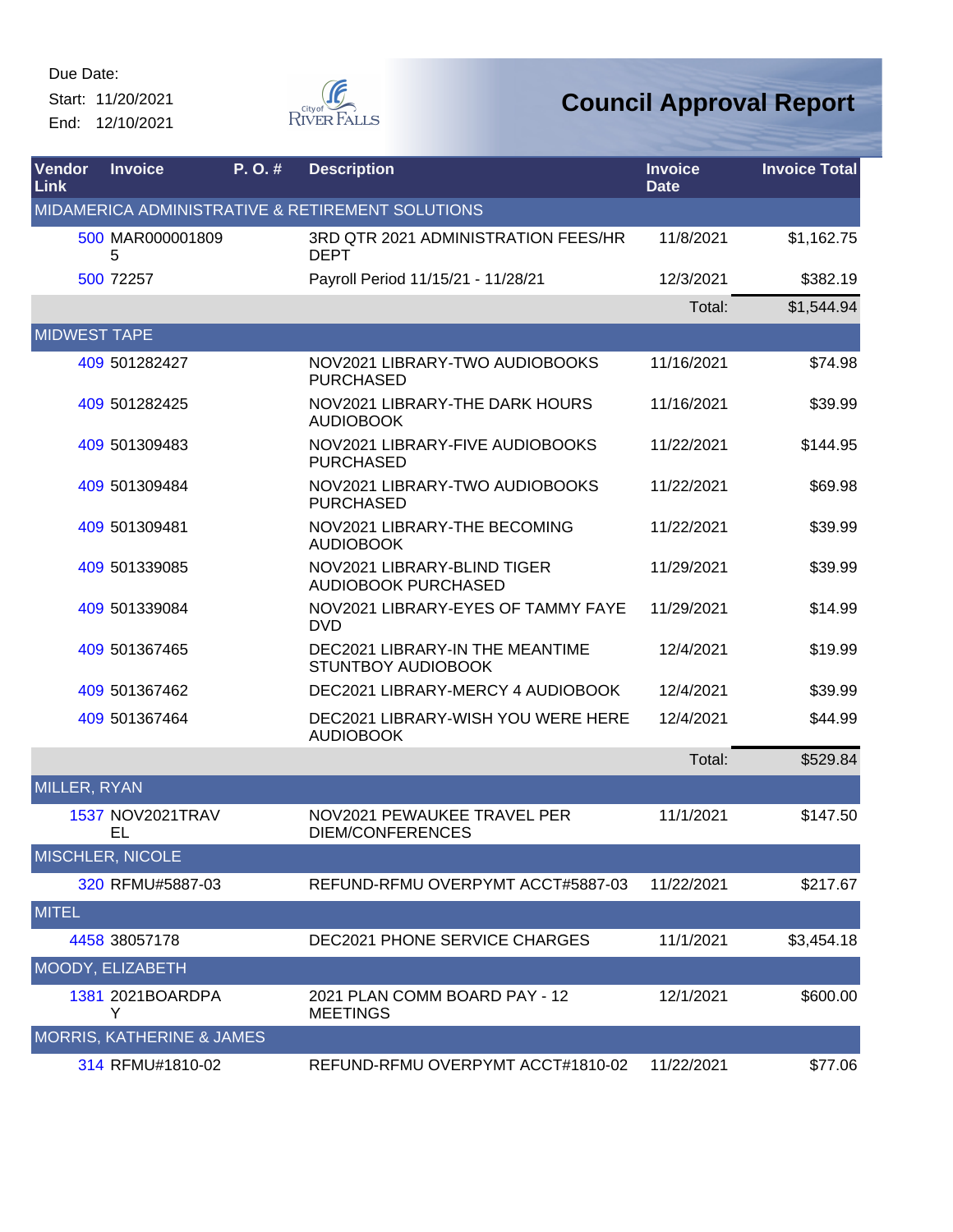Start: 11/20/2021 End: 12/10/2021



| Vendor<br>Link          | <b>Invoice</b>                       | P.O.#  | <b>Description</b>                                         | <b>Invoice</b><br><b>Date</b> | <b>Invoice Total</b> |
|-------------------------|--------------------------------------|--------|------------------------------------------------------------|-------------------------------|----------------------|
|                         | <b>MORTON SALT INC</b>               |        |                                                            |                               |                      |
|                         | 3764 5402437245                      | 210038 | 126.34 TONS BULK SAFE-T-SALT                               | 11/15/2021                    | \$10,113.52          |
|                         | 3764 5402438136                      | 210038 | 25.20 TONS BULK SAFE-T-SALT                                | 11/16/2021                    | \$2,017.26           |
|                         |                                      |        |                                                            | Total:                        | \$12,130.78          |
|                         | MSA PROFESSIONAL SERVICES, INC.      |        |                                                            |                               |                      |
|                         | 1284 R07949021.0-5 210096            |        | SEPT-NOV2021 ARCGIS ONLINE<br><b>MIGRATION</b>             | 11/30/2021                    | \$6,644.25           |
|                         | MUNICIPAL CODE CORPORATION           |        |                                                            |                               |                      |
|                         | 773 00367466DEC2<br>021              |        | DEC2021 MUNICODE ADMIN SUPPORT FEE                         | 12/1/2021                     | \$29.17              |
| <b>NEI ELECTRIC INC</b> |                                      |        |                                                            |                               |                      |
|                         | 4239 138748                          | 210374 | Traffic Signal repair Powell-Main Intersection             | 11/1/2021                     | \$7,300.00           |
|                         | NORDGREN, JAMES                      |        |                                                            |                               |                      |
|                         | 2044 2021BOARDPA<br>Y                |        | 2021 PARK AND REC BOARD PAY-4<br><b>MEETINGS</b>           | 12/1/2021                     | \$200.00             |
|                         | <b>ONE TIME PAY VENDOR</b>           |        |                                                            |                               |                      |
|                         | 9999 INTERFACIALS<br><b>OLUTIONS</b> |        | REFUND-PRIMARY ELECT EXTENSION<br><b>ESTIMATE VARIANCE</b> | 11/23/2021                    | \$272.93             |
|                         | 9999 NICOLEWEST                      |        | <b>RESTITUTION PYMT FOR DAMAGE-</b><br>#4N80DVDKZ2         | 12/1/2021                     | \$250.00             |
|                         | 9999 DIANEWILSON                     |        | REIMBURE MILEAGE FOR LIBRARY<br><b>PRESENTATION</b>        | 12/1/2021                     | \$61.60              |
|                         |                                      |        |                                                            | Total:                        | \$584.53             |
|                         | PAYMENT SERVICE NETWORK INC          |        |                                                            |                               |                      |
|                         | 206 248686                           |        | NOV2021 RFMU PAYMENT SERVICES                              | 11/30/2021                    | \$604.00             |
|                         | PAYPAL UPDATE/CHANGE VENDOR#/FID     |        |                                                            |                               |                      |
|                         | 639 115212374                        |        | NOV2021 PAYPAL SERVICES/PARK AND<br>REC                    | 11/30/2021                    | \$30.00              |
| PEDRINI, MELISSA        |                                      |        |                                                            |                               |                      |
|                         | 3772 2021BOARDPA<br>Y                |        | 2021 PARK AND REC BOARD PAY-7<br><b>MEETINGS</b>           | 12/1/2021                     | \$350.00             |
| <b>PELION BENEFITS</b>  |                                      |        |                                                            |                               |                      |
|                         | 5 72253                              |        | Payroll Period 11/15/21 - 11/28/21                         | 12/3/2021                     | \$246.07             |
|                         | PIERCE COUNTY TREASURER              |        |                                                            |                               |                      |
|                         | 210 NOV2021                          |        | NOV2021 JAIL, DWI & INTERLOCK                              | 11/30/2021                    | \$495.30             |
|                         | PLOEGER, JEFFREY                     |        |                                                            |                               |                      |
|                         | 1075 2021SAFETYFO<br><b>OTWEAR</b>   |        | 2021 SAFETY FOOTWEAR<br><b>REIMBURSEMENT</b>               | 11/1/2021                     | \$150.00             |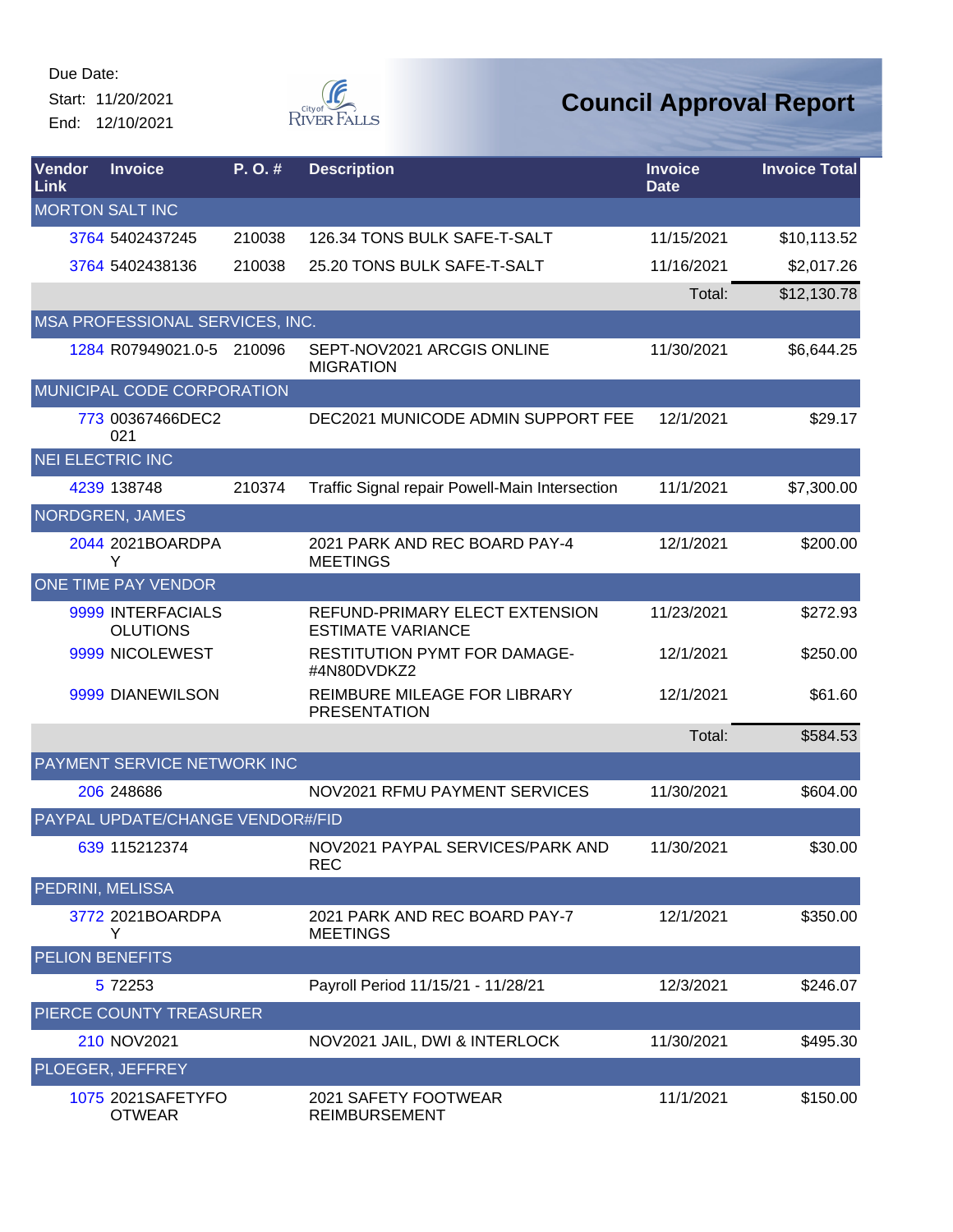Start: 11/20/2021 End: 12/10/2021



| Vendor<br>Link | <b>Invoice</b>                         | P. O. # | <b>Description</b>                                    | <b>Invoice</b><br><b>Date</b> | <b>Invoice Total</b> |
|----------------|----------------------------------------|---------|-------------------------------------------------------|-------------------------------|----------------------|
|                | PRENDERGAST, REBECCA                   |         |                                                       |                               |                      |
|                | 2166 2021BOARDPA<br>Y                  |         | 2021 PLAN COMM BOARD PAY - 9<br><b>MEETINGS</b>       | 12/1/2021                     | \$450.00             |
|                | PRUDENT MAN ADVISORS LLC               |         |                                                       |                               |                      |
|                | 4399 227714                            |         | NOV2021 ASSET MANAGEMENT FEES                         | 11/30/2021                    | \$354.44             |
|                | <b>QUADIENT FINANCE USA INC</b>        |         |                                                       |                               |                      |
|                | 4403 OCT2021                           |         | OCT2021 POSTAGE MACHINE FUNDING                       | 10/21/2021                    | \$700.00             |
|                | 4403 NOV2021                           |         | NOV2021 POSTAGE MACHINE FUNDS                         | 11/30/2021                    | \$1,400.00           |
|                |                                        |         |                                                       | Total:                        | \$2,100.00           |
|                | <b>REDI TRANSPORTS LLC</b>             |         |                                                       |                               |                      |
|                | 4678 21-1981                           | 210365  | Mental Health Transport to Winnebago Mental<br>Health | 11/12/2021                    | \$1,194.50           |
|                | <b>RFMU PAYMENTS OR REFUNDS</b>        |         |                                                       |                               |                      |
|                | 990610 ANN&BRADPA<br><b>RNO</b>        |         | REFUND-RFMU OVERPYMT ACCT#2230-00                     | 11/23/2021                    | \$35.84              |
|                | 990610 SHELDONHILD<br>EN               |         | REFUND-RFMU OVERPYMT ACCT#4713-00                     | 11/23/2021                    | \$94.01              |
|                | 990610 FASHIONAIRE                     |         | REFUND-RFMU OVERPYMT ACCT#4755-00                     | 11/23/2021                    | \$781.84             |
|                | 990610 SARAPETERS                      |         | REFUND-RFMU OVERPYMT ACCT#5453-03                     | 11/23/2021                    | \$153.27             |
|                | 990610 KEVIN&JENNIF<br><b>ERSYVERS</b> |         | REFUND-RFMU OVERPYMT ACCT#5678-12                     | 11/23/2021                    | \$38.10              |
|                | 990610 EVANCHRISTIA<br><b>NSON</b>     |         | REFUND-RFMU OVERPYMT ACCT#7358-11                     | 11/23/2021                    | \$159.70             |
|                | 990610 GERDBENTS                       |         | REFUND-RFMU OVERPYMT ACCT#8503-08                     | 11/23/2021                    | \$206.23             |
|                | 990610 RENTERSWAR<br><b>EHOUSE</b>     |         | REFUND-RFMU OVERPYMT ACCT#1702-19                     | 11/23/2021                    | \$31.97              |
|                | 990610 CODYDIRKS                       |         | REFUND-RFMU OVERPYMT ACCT#3238-08                     | 11/23/2021                    | \$214.22             |
|                | 990610 JEFFENGSTRO<br>м                |         | REFUND-RFMU OVERPYMT ACCT#3302-01                     | 11/23/2021                    | \$22.34              |
|                | 990610 BRYANLARSO<br>N                 |         | REFUND-RFMU OVERPYMT ACCT#3753-<br>20/3754-18/3509-12 | 11/23/2021                    | \$2,586.26           |
|                | 990610 EDWARD&APRI<br><b>LRIZO</b>     |         | REFUND-RFMU OVERPYMT ACCT#3726-29                     | 11/23/2021                    | \$28.38              |
|                | 990610 MISHEKHARM<br><b>ON</b>         |         | REFUND-RFMU OVERPYMT ACCT#4010-15                     | 11/23/2021                    | \$384.28             |
|                | 990610 TREVORMILLIR<br>EN              |         | REFUND-RFMU OVERPYMT ACCT#4054-08                     | 11/23/2021                    | \$21.07              |
|                | 990610 RANDYCUDDN<br>OV2021            |         | REFUND-RFMU OVERPYMT ACCT#4306-19                     | 11/23/2021                    | \$735.95             |
|                | 990610 WILLIAM&JENN<br><b>IFERCALI</b> |         | REFUND-RFMU OVERPYMT ACCT#4477-01                     | 11/23/2021                    | \$83.42              |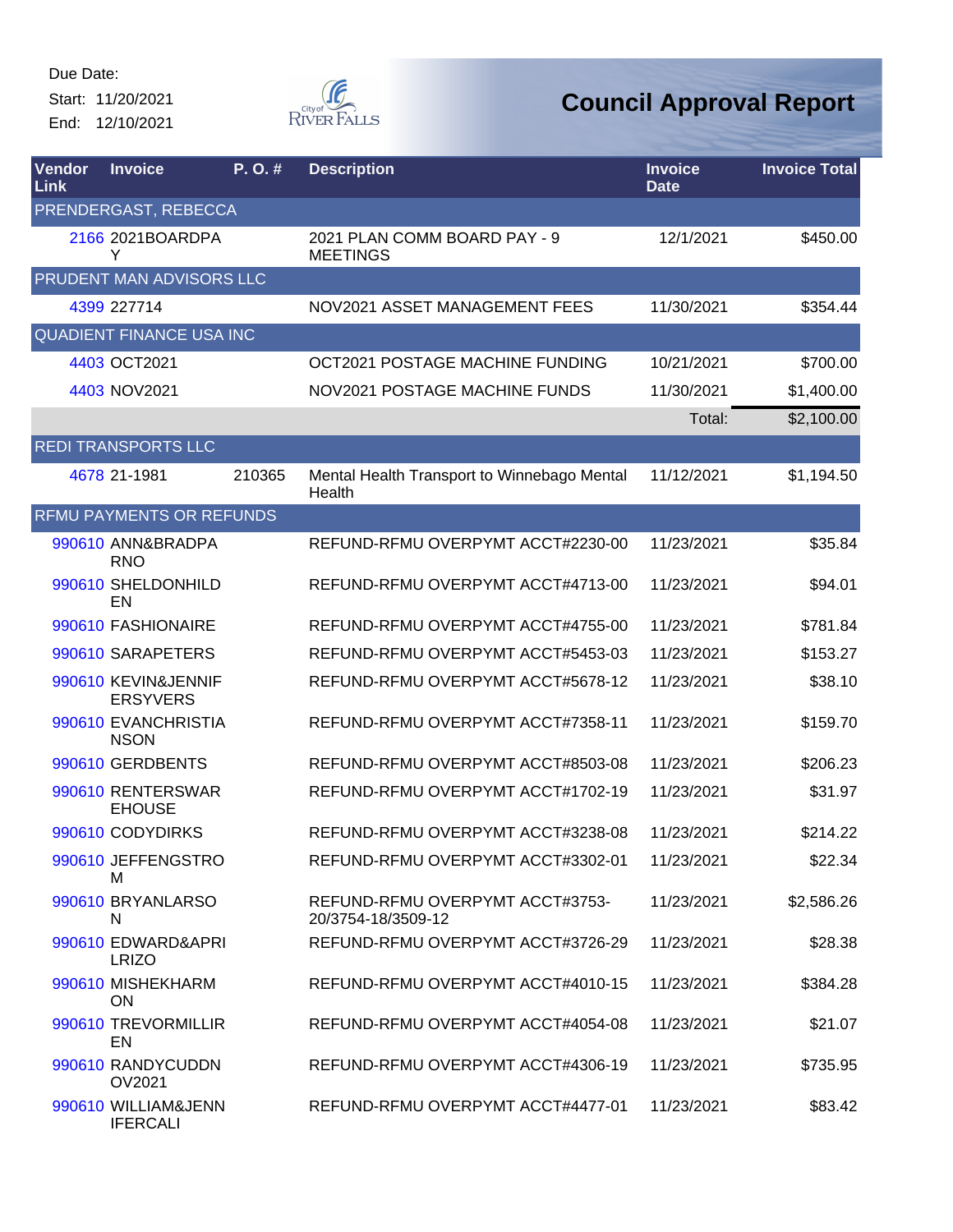Start: 11/20/2021 End: 12/10/2021



## **Council Approval Report**

| Vendor<br>Link        | <b>Invoice</b>                         | P.O.# | <b>Description</b>                                           | <b>Invoice</b><br><b>Date</b> | <b>Invoice Total</b> |
|-----------------------|----------------------------------------|-------|--------------------------------------------------------------|-------------------------------|----------------------|
|                       | 990610 LSIPROPERTY                     |       | REFUND-RFMU OVERPYMT ACCT#4529-25<br><b>L.BILITY</b>         | 11/23/2021                    | \$28.46              |
|                       | 990610 ERINOLSON                       |       | REFUND-RFMU OVERPYMT ACCT#4542-11                            | 11/23/2021                    | \$241.28             |
|                       | 990610 STEPHANIENE<br><b>LSON</b>      |       | REFUND-RFMU OVERPYMT ACCT#3721-29                            | 11/23/2021                    | \$114.18             |
|                       | 990610 CIARRAFAGER<br>LE               |       | REFUND-RFMU OVERPYMT ACCT#4549-22                            | 11/23/2021                    | \$76.69              |
|                       | 990610 JANELBREZA                      |       | REFUND-RFMU OVERPYMT ACCT#5277-02                            | 11/23/2021                    | \$668.07             |
|                       | 990610 RICHARD&JAN<br><b>EVANSOMER</b> |       | REFUND-RFMU OVERPYMT ACCT#8362-01                            | 11/23/2021                    | \$17.29              |
|                       |                                        |       |                                                              | Total:                        | \$6,722.85           |
|                       | <b>RICHTER, PATRICK</b>                |       |                                                              |                               |                      |
|                       | 2636 2021BOARDPA<br>Y                  |       | 2021 UAB BOARD PAY - 8<br>MEETINGS/CHAIRPERSON               | 12/1/2021                     | \$480.00             |
| <b>RINEHART, DICK</b> |                                        |       |                                                              |                               |                      |
|                       | 3737 2021BOARDPA<br>Y                  |       | 2021 POLICE/FIRE COMMISSION BOARD<br><b>PAY-3 MEETINGS</b>   | 12/1/2021                     | \$150.00             |
| RITZINGER, JEAN       |                                        |       |                                                              |                               |                      |
|                       | 1371 2021BOARDPA<br>Y                  |       | 2021 LIBRARY BOARD PAY-10 MEETINGS                           | 12/1/2021                     | \$500.00             |
|                       | RIVER CITY DISPOSAL INC                |       |                                                              |                               |                      |
|                       | 1233 88012                             |       | POLICE DEPT-20 YARD BOX                                      | 11/1/2021                     | \$470.00             |
|                       | 1233 88471                             |       | 401 S WINTER-20 YARD BOX-POLICE DEPT<br><b>RECORDS</b>       | 11/22/2021                    | \$470.00             |
|                       |                                        |       |                                                              | Total:                        | \$940.00             |
|                       | RIVER FALLS CHAMBER OF COMMERCE INC    |       |                                                              |                               |                      |
|                       | 225 1052A                              |       | OCT2021 RESIDENTIAL INCENTIVES-FIVE<br><b>CHAMBER CHECKS</b> | 11/1/2021                     | \$552.00             |
|                       | 225 1054A                              |       | NOV2021 RESIDENTIAL INCENTIVES-FIVE<br><b>CHAMBER CHECKS</b> | 11/10/2021                    | \$60.00              |
|                       |                                        |       |                                                              | Total:                        | \$612.00             |
|                       | RIVER FALLS SENIOR CITIZENS            |       |                                                              |                               |                      |
|                       | 438 DEC2021                            |       | <b>DEC2021 SENIOR CENTER</b>                                 | 12/1/2021                     | \$500.00             |
|                       | RIVER FALLS YOUTH BASEBALL             |       |                                                              |                               |                      |
|                       | 1358 2021 UMPFEES                      |       | 2021 UMPIRE FEES                                             | 11/29/2021                    | \$800.00             |
|                       | <b>ROCK OIL REFINING, INC</b>          |       |                                                              |                               |                      |
|                       | 2925 304532                            |       | ONE DRUM USED OIL FILTERS                                    | 11/1/2021                     | \$55.00              |
| <b>ROEN, WAYNE</b>    |                                        |       |                                                              |                               |                      |
|                       | 4343 2021BOARDPA                       |       | 2021 LIBRARY BOARD PAY-11 MEETINGS                           | 12/1/2021                     | \$550.00             |

 $\overline{Y}$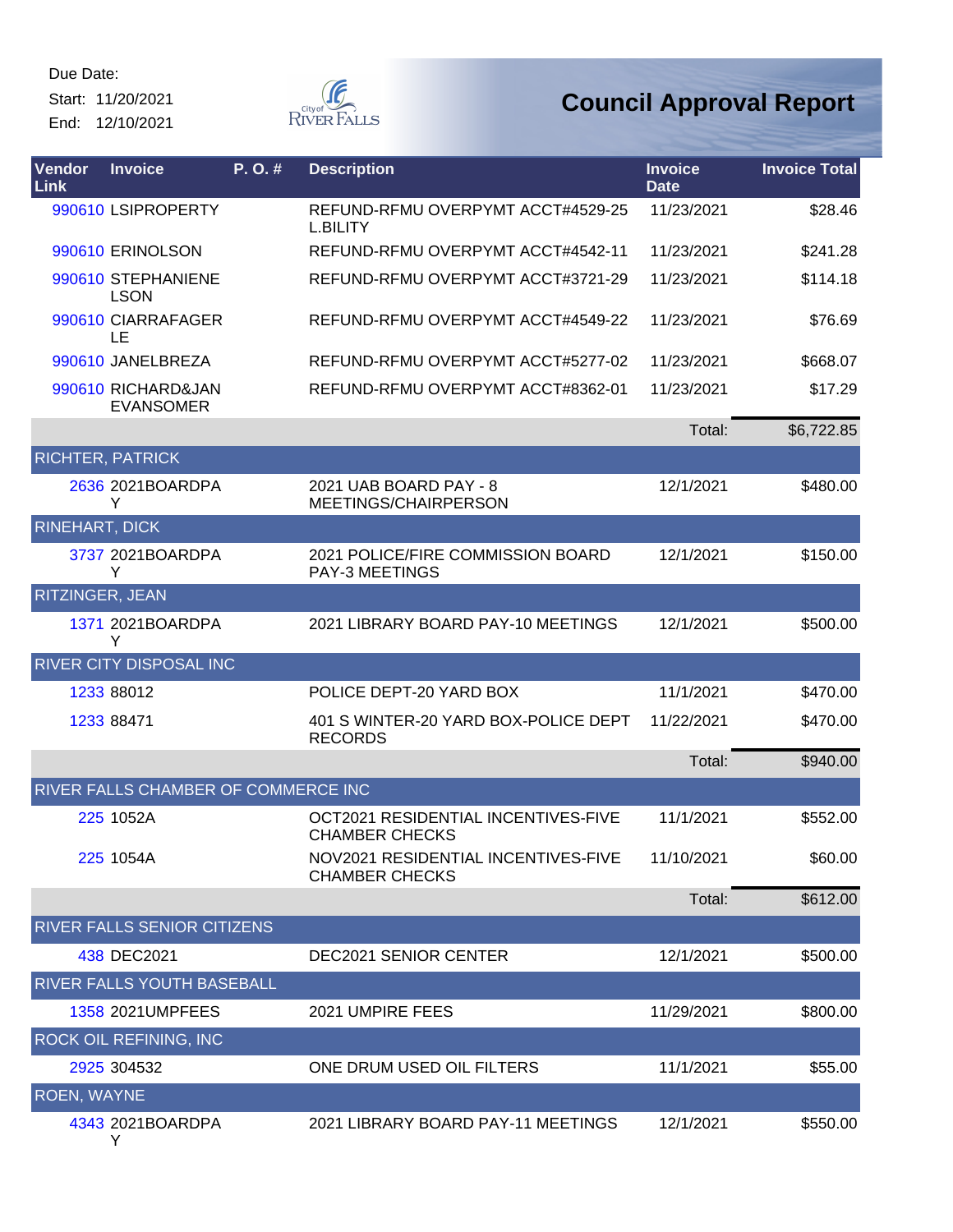Start: 11/20/2021 End: 12/10/2021



| Vendor<br>Link       | <b>Invoice</b>                           | $P. O.$ # | <b>Description</b>                                           | <b>Invoice</b><br><b>Date</b> | <b>Invoice Total</b> |
|----------------------|------------------------------------------|-----------|--------------------------------------------------------------|-------------------------------|----------------------|
|                      | <b>RUDESILL, TRAVIS</b>                  |           |                                                              |                               |                      |
|                      | <b>1574 REIMBURSEPU</b><br><b>RCHASE</b> |           | REIMBURSEMENT FOR UNIFORM<br><b>PURCHASE</b>                 | 11/14/2021                    | \$195.98             |
|                      | <b>RUDESILL, WHITNEY</b>                 |           |                                                              |                               |                      |
|                      | 4617 2021BOARDPA<br>Y                    |           | 2021 LIBRARY BOARD PAY-9 MEETINGS                            | 12/1/2021                     | \$450.00             |
| <b>RUNNING INC</b>   |                                          |           |                                                              |                               |                      |
|                      | 1573 25330                               | 200371    | Nov2021 Taxi Management Services                             | 11/30/2021                    | \$16,812.67          |
|                      | <b>RYAN MECHANICAL INC</b>               |           |                                                              |                               |                      |
|                      | 3311 20-2992                             | 210357    | Plumbing Work at Three Bldgs-City<br>Hall/Glen/Substa        | 11/30/2021                    | \$3,210.00           |
| <b>SAFE-FAST INC</b> |                                          |           |                                                              |                               |                      |
|                      | 2555 INV254397                           |           | PARKS DEPT - RETRACTABLE SNAP HOOK                           | 12/2/2021                     | \$174.55             |
| <b>SAMS, MARK A</b>  |                                          |           |                                                              |                               |                      |
|                      | 1068 2021BOARDPA<br>Υ                    |           | 2021 POLICE/FIRE COMMISSION BOARD<br><b>PAY-4 MEETINGS</b>   | 12/1/2021                     | \$240.00             |
| <b>SAVATREE LLC</b>  |                                          |           |                                                              |                               |                      |
|                      | 772 9655268                              | 210191    | NOV2021-TREE MAINT/SOUTH WINTER<br>POWER PLANT               | 11/15/2021                    | \$3,300.00           |
|                      | 772 9763369                              | 210369    | MAIN STREET HOLIDAY LIGHT<br><b>INSTALLATION</b>             | 11/18/2021                    | \$12,600.00          |
|                      | 772 9778950                              | 210191    | NOV2021 ASH TREE REMOVAL                                     | 11/22/2021                    | \$18,470.00          |
|                      |                                          |           |                                                              | Total:                        | \$34,370.00          |
|                      | <b>SCHINDLER ELEVATOR CORP</b>           |           |                                                              |                               |                      |
|                      | 444 8105801548/DE<br>C2021               |           | <b>DEC2021 LIBRARY ELEVATOR</b><br>PREVENTATIVE MAINT        | 12/1/2021                     | \$194.22             |
|                      | <b>SECURITY FINANCIAL BANK</b>           |           |                                                              |                               |                      |
|                      | <b>12 RONGROTHGIF</b><br><b>TCARD</b>    |           | RON GROTH RETIREMENT GIFT CARD                               | 12/1/2021                     | \$154.95             |
|                      | <b>12 TERRYSWINBU</b><br><b>RNEGIFT</b>  |           | TERRY SWINBURNE RETIREMENT GIFT<br>CARD                      | 12/6/2021                     | \$154.95             |
|                      |                                          |           |                                                              | Total:                        | \$309.90             |
|                      | SHORT ELLIOTT HENDRICKSON INC            |           |                                                              |                               |                      |
|                      | 244 416673                               | 210239    | Nov2021 North Water Tower Design<br><b>Construction Fees</b> | 11/30/2021                    | \$3,546.15           |
|                      | SHRED-IT US HOLDCO, INC                  |           |                                                              |                               |                      |
|                      | 2439 8000447835                          | 210054    | OCT/NOV2021 MONTHLY SHREDDING<br><b>SERVICE</b>              | 11/25/2021                    | \$226.58             |
|                      | SKYLINE STORAGE & TRUCKING INC           |           |                                                              |                               |                      |
| 3001 17              |                                          | 210359    | <b>TREATED SALT MATERIAL</b>                                 | 11/18/2021                    | \$10,195.72          |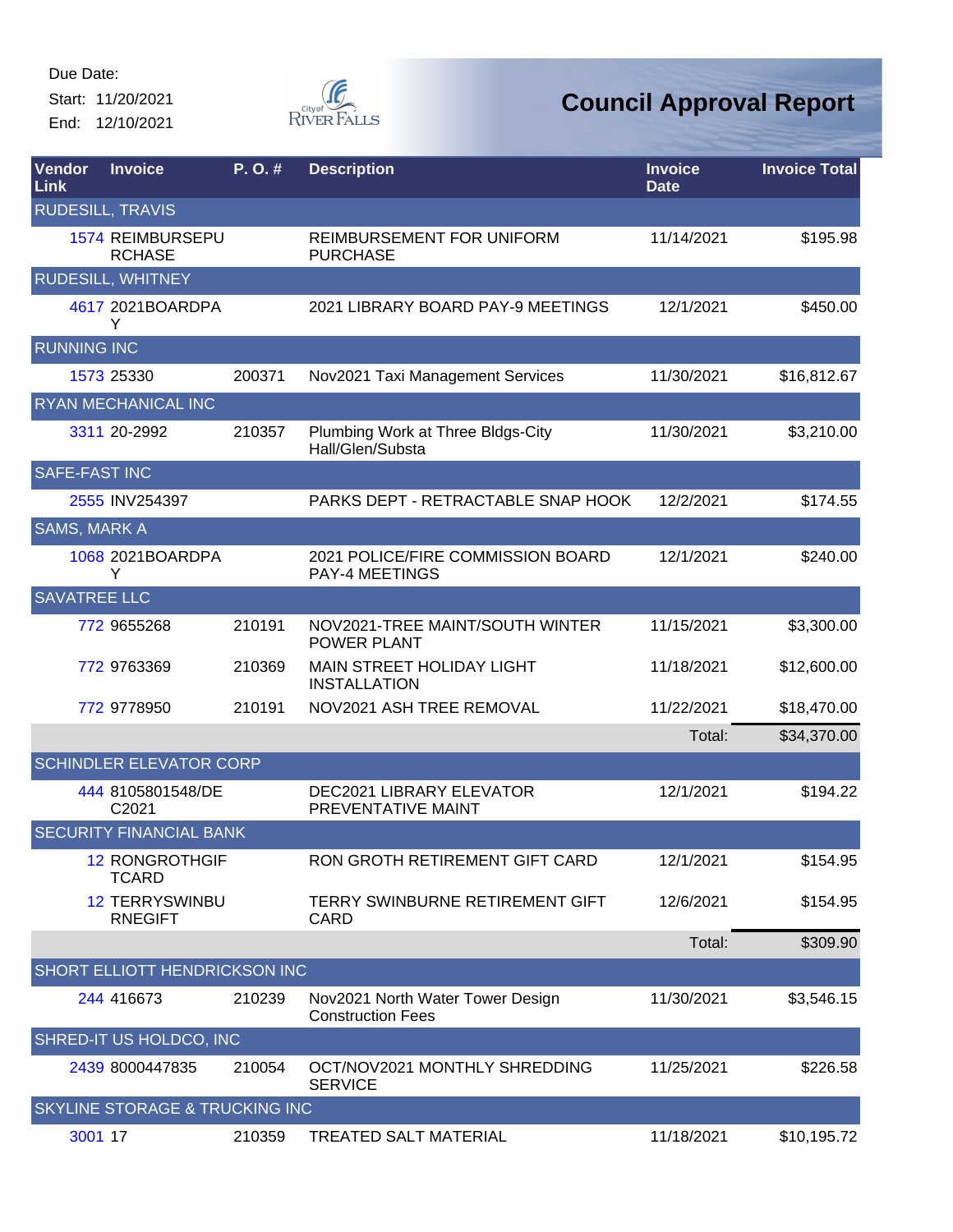Start: 11/20/2021 End: 12/10/2021



| <b>Vendor</b><br><b>Link</b> | <b>Invoice</b>                           | P. O. # | <b>Description</b>                                               | <b>Invoice</b><br><b>Date</b> | <b>Invoice Total</b> |
|------------------------------|------------------------------------------|---------|------------------------------------------------------------------|-------------------------------|----------------------|
|                              | <b>SPAFFORD, MARK</b>                    |         |                                                                  |                               |                      |
|                              | 3728 2021BOARDPA<br>Y                    |         | 2021 UAB BOARD PAY-8 MEETINGS                                    | 12/1/2021                     | \$400.00             |
|                              | ST CROIX COUNTY TREASURER                |         |                                                                  |                               |                      |
|                              | 252 NOV2021                              |         | NOV2021 JAIL, DWI & INTERLOCK                                    | 11/30/2021                    | \$448.80             |
|                              |                                          |         | ST CROIX VALLEY BUSINESS INNOVATION CENTER                       |                               |                      |
|                              | 4106 0444                                |         | STRATEGY MEETING FACILITOR-CITY<br><b>CONTRIBUTION</b>           | 12/8/2021                     | \$1,000.00           |
|                              | ST CROIX VALLEY NATURAL GAS CO           |         |                                                                  |                               |                      |
|                              | 255 OCT2021                              |         | OCT2021 NATURAL GAS BILL                                         | 10/31/2021                    | \$3,517.40           |
| <b>STAPLES INC - VT</b>      |                                          |         |                                                                  |                               |                      |
|                              | 2376 #DET10146807/<br><b>NOV2021</b>     |         | NOV2021 OFFICE SUPPLIES/MULTIPLE CITY 11/27/2021<br><b>DEPTS</b> |                               | \$2,490.33           |
| <b>STATE OF WI</b>           |                                          |         |                                                                  |                               |                      |
|                              | 259 NOV2021                              |         | NOV2021 PENALTY ASSESSMENT                                       | 11/30/2021                    | \$2,445.56           |
|                              | STATE OF WI, DEPT OF CHILDREN & FAMILIES |         |                                                                  |                               |                      |
|                              | 328 72256                                |         | Payroll Period 11/15/21 - 11/28/21<br>remit#7747159              | 12/3/2021                     | \$340.31             |
|                              | <b>STATE TREASURER</b>                   |         |                                                                  |                               |                      |
|                              | 260 DEC2021                              |         | DEC2021 ELECTRIC/WATER/SEWER BONDS                               | 12/1/2021                     | \$111,000.00         |
|                              |                                          |         | STATEWIDE ENERGY EFFICIENCY & RENEWABLES ADMIN INC               |                               |                      |
|                              | 243 NOV2021                              |         | NOV2021 PUBLIC BENEFIT COLLECTION                                | 11/30/2021                    | \$4,614.83           |
|                              | <b>STEINER PLUMBING &amp; ELECTRIC</b>   |         |                                                                  |                               |                      |
|                              | 262 66733                                |         | POLICE DEPT-INSTALLED ICE MAKER<br><b>BOX/2 REFRIGERATOR</b>     | 11/16/2021                    | \$601.12             |
|                              | <b>STEVENS ENGINEERS</b>                 |         |                                                                  |                               |                      |
|                              | 791 12420                                | 210287  | NOV2021 WELLS PARK SIDEWALK<br><b>SERVICES</b>                   | 11/30/2021                    | \$11,147.00          |
|                              | STUART C IRBY TOOL AND SAFETY            |         |                                                                  |                               |                      |
|                              | 156 S012692250.00 210317<br>1            |         | ELECT DEPT-COMPRESSION<br><b>CONNECTORS/MINOR MATERIAL</b>       | 11/11/2021                    | \$966.00             |
|                              | <b>SWENSON, WILLIAM</b>                  |         |                                                                  |                               |                      |
|                              | 264 2021SAFETYFO<br><b>OTWEAR</b>        |         | 2021 SAFETY FOOTWEAR<br><b>REIMBURSEMENT</b>                     | 12/6/2021                     | \$150.00             |
|                              | SYLVESTER CUSTOM GRINDING, INC.          |         |                                                                  |                               |                      |
|                              | 3130 2766                                | 210363  | Annual Grinding of Leaf/Grass                                    | 11/29/2021                    | \$17,550.00          |
| <b>T KROLL'S INC</b>         |                                          |         |                                                                  |                               |                      |
|                              | 4584 2144                                |         | STREETS-18 CUBIC YARDS BLACK DIRT                                | 11/1/2021                     | \$396.00             |
|                              | 4584 2165                                |         | PARKS-18 CUBIC YARDS BLACK DIRT                                  | 11/1/2021                     | \$396.00             |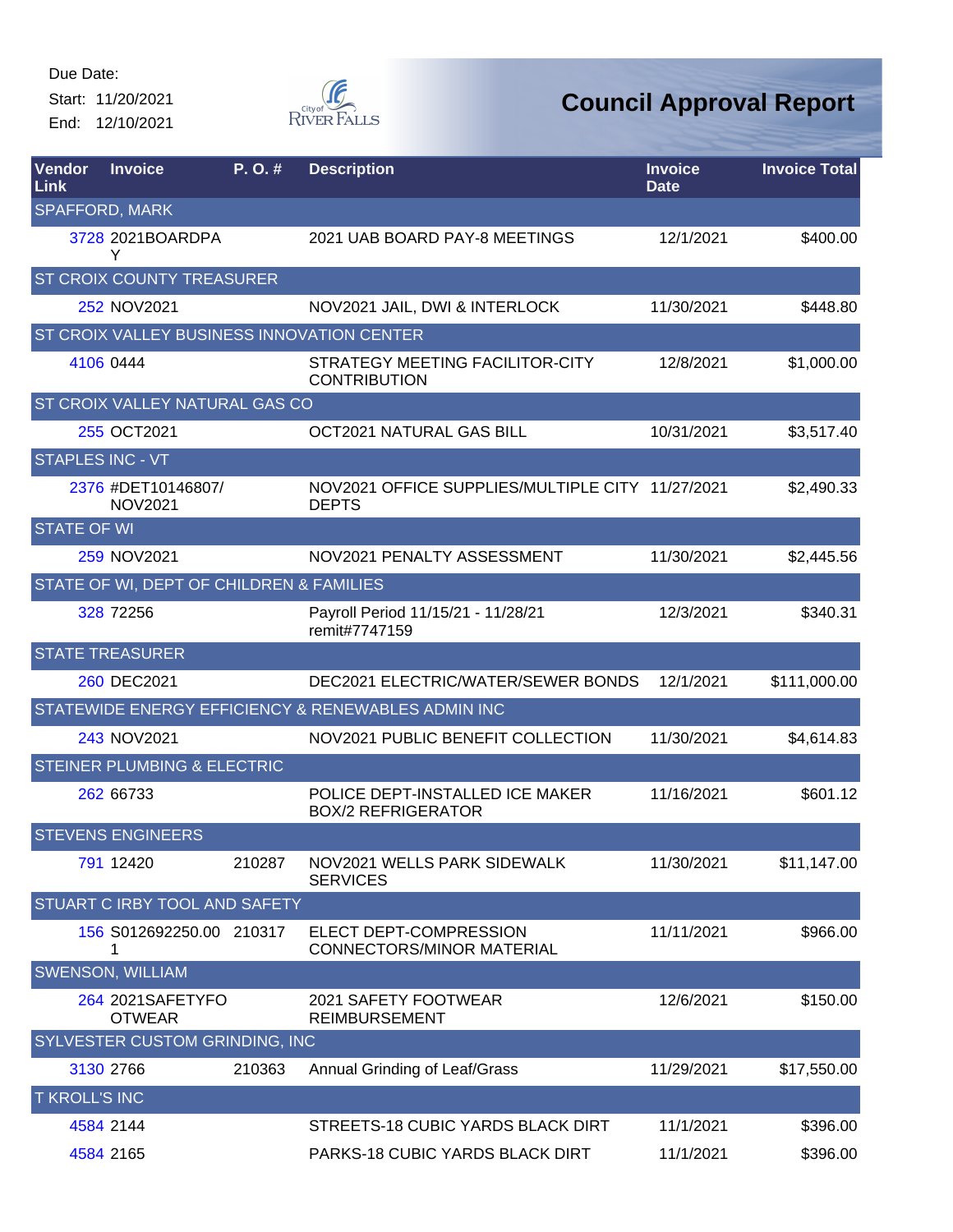Start: 11/20/2021 End: 12/10/2021



| Vendor<br>Link                | <b>Invoice</b>                         | P.O.#  | <b>Description</b>                                        | <b>Invoice</b><br><b>Date</b> | <b>Invoice Total</b> |  |  |
|-------------------------------|----------------------------------------|--------|-----------------------------------------------------------|-------------------------------|----------------------|--|--|
|                               | 4584 2177                              |        | ELECTRIC-18 CUBIC YARDS BLACK DIRT                        | 11/1/2021                     | \$396.00             |  |  |
|                               | 4584 2230                              |        | FORESTRY-18 CUBIC YARDS BLACK DIRT                        | 11/1/2021                     | \$396.00             |  |  |
|                               |                                        |        |                                                           | Total:                        | \$1,584.00           |  |  |
|                               | TALON PROTECTION AGENCY INC            |        |                                                           |                               |                      |  |  |
|                               | 283 21-1020-03                         |        | SECURE TRANSPORT TO WINNEBAGO<br><b>MENTAL HEALTH INS</b> | 11/1/2021                     | \$850.00             |  |  |
|                               | THE CHILD'S WORLD                      |        |                                                           |                               |                      |  |  |
|                               | 1568 NA151950                          |        | NOV2021 LIBRARY - 36 BOOKS<br><b>PURCHASED</b>            | 11/16/2021                    | \$759.20             |  |  |
| THUM, TIMOTHY                 |                                        |        |                                                           |                               |                      |  |  |
|                               | 1387 2021BOARDPA<br>Y                  |        | 2021 UAB BOARD PAY - 7 MEETINGS                           | 12/1/2021                     | \$350.00             |  |  |
|                               | TIERNEY BROTHERS, INC                  |        |                                                           |                               |                      |  |  |
|                               | 3255 856967                            | 210364 | Extron Scheduling Panels for Foster Room                  | 11/8/2021                     | \$2,430.00           |  |  |
|                               | 3255 858236                            | 210274 | Nov2021 Council Chambers A/V Equipment                    | 11/29/2021                    | \$5,062.37           |  |  |
|                               |                                        |        |                                                           | Total:                        | \$7,492.37           |  |  |
|                               | TIRREL, JAY & LORRAINE                 |        |                                                           |                               |                      |  |  |
|                               | 318 RFMU#7097-01                       |        | REFUND-RFMU OVERPYMT ACCT#7097-01                         | 11/22/2021                    | \$230.48             |  |  |
|                               | <b>T-MOBILE USA INC</b>                |        |                                                           |                               |                      |  |  |
|                               | 269 952886095/OCT<br>2021              |        | OCT2021 LIBRARY MOBILE INTERNET<br><b>CHARGES</b>         | 11/1/2021                     | \$344.40             |  |  |
|                               | TOTAL EXCAVATING LLC                   |        |                                                           |                               |                      |  |  |
|                               | 270 PAYAPP#2                           | 210263 | PERIOD ENDING 11/1/21-SOUTH MAIN LIFT<br><b>STATION</b>   | 11/1/2021                     | \$5,752.50           |  |  |
|                               | 270 4051                               |        | MOVE RFPD LIFT TO HOFFMAN PARK                            | 11/9/2021                     | \$250.00             |  |  |
|                               | 270 4084                               |        | POLICE/PARKS DEPT-11/30/21 MOVE LIFT                      | 11/30/2021                    | \$250.00             |  |  |
|                               | 270 4091                               |        | 12/1/21 MOVE LIFT FROM RFPD TO<br><b>HOFFMAN PARK</b>     | 12/2/2021                     | \$250.00             |  |  |
|                               |                                        |        |                                                           | Total:                        | \$6,502.50           |  |  |
| TRC ENVIRONMENTAL CORPORATION |                                        |        |                                                           |                               |                      |  |  |
|                               | 1405 503154                            | 190116 | THRU NOV2021-RF HYDRO STUDIES &<br><b>LICENSE APP</b>     | 11/19/2021                    | \$3,064.56           |  |  |
|                               | TREICHEL, DANIEL                       |        |                                                           |                               |                      |  |  |
|                               | 1073 2021SAFETYFO<br><b>OTWEAR</b>     |        | 2021 SAFETY FOOTWEAR<br><b>REIMBURSEMENT</b>              | 12/6/2021                     | \$138.74             |  |  |
|                               | UNITED OF OMAHA LIFE INSURANCE COMPANY |        |                                                           |                               |                      |  |  |
|                               | 4915 001279969072<br><b>DEC 21</b>     |        | DEC 2021 LIFE/LTD/AD&D                                    | 12/1/2021                     | \$5,051.38           |  |  |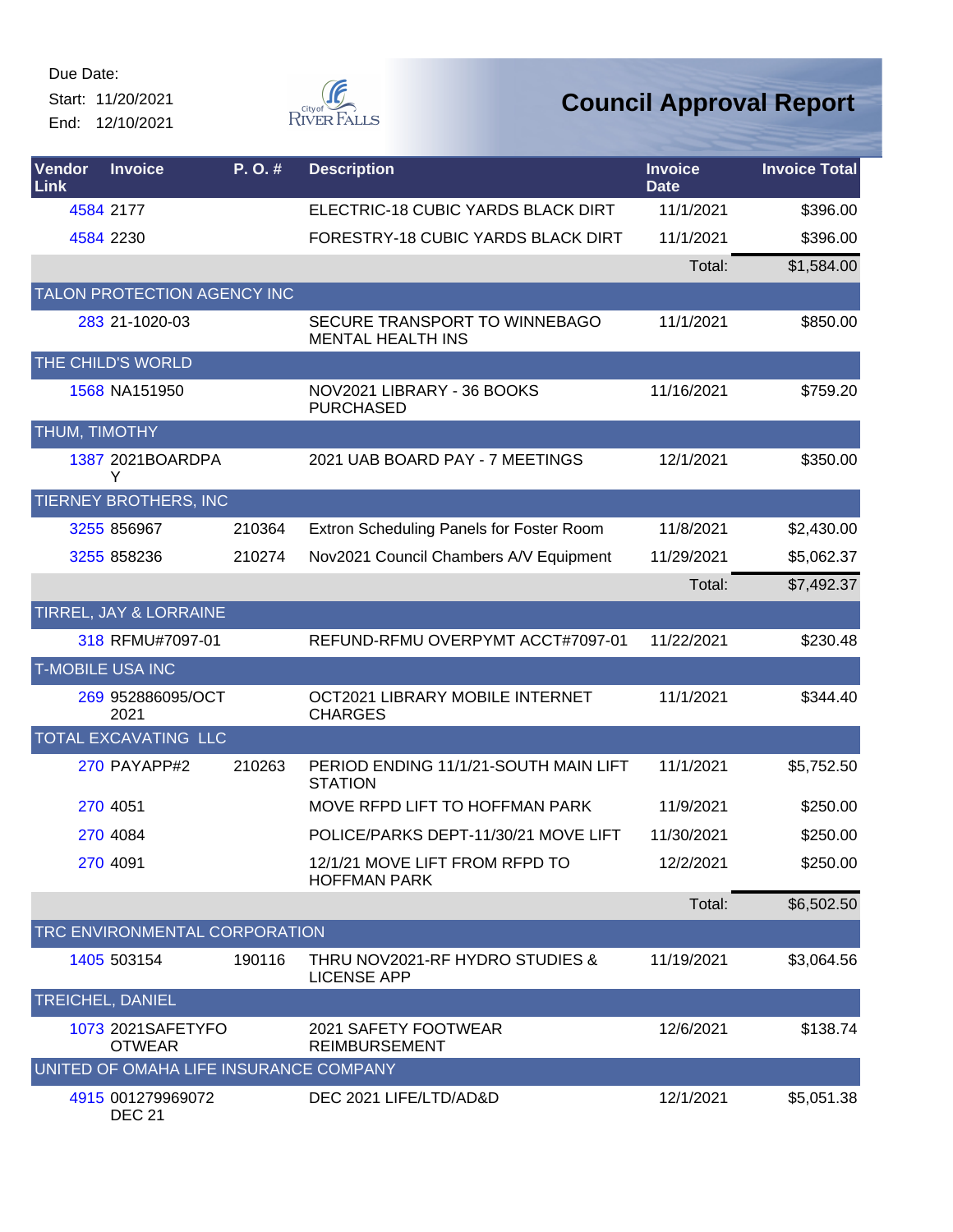Start: 11/20/2021 End: 12/10/2021



| Vendor<br>Link                 | <b>Invoice</b>                     | P.O.#  | <b>Description</b>                                        | <b>Invoice</b><br><b>Date</b> | <b>Invoice Total</b> |  |
|--------------------------------|------------------------------------|--------|-----------------------------------------------------------|-------------------------------|----------------------|--|
| UNIVERSITY OF WISCONSIN SYSTEM |                                    |        |                                                           |                               |                      |  |
|                                | 330 697518                         |        | NOV2021 WATER DEPT-FLUORIDE                               | 11/30/2021                    | \$52.00              |  |
|                                | <b>US BANK NATIONAL ASSOC</b>      |        |                                                           |                               |                      |  |
|                                | 284 NOV2021                        |        | NOV2021 PURCHASE CARD<br><b>TRANSACTIONS</b>              | 12/1/2021                     | \$70,304.57          |  |
|                                | <b>USIC HOLDINGS INC</b>           |        |                                                           |                               |                      |  |
|                                | 4679 477414                        | 210011 | NOV2021 ELECTRIC AND WATER LOCATES                        | 11/30/2021                    | \$5,405.46           |  |
|                                | 4679 477415                        | 210011 | NOV2021 SEWER & SANITARY LOCATES                          | 11/30/2021                    | \$2,509.50           |  |
|                                |                                    |        |                                                           | Total:                        | \$7,914.96           |  |
| VUE, EE                        |                                    |        |                                                           |                               |                      |  |
|                                | 324 RFMU#6050-18                   |        | REFUND-RFMU OVERPYMT ACCT#6050-18                         | 11/22/2021                    | \$81.66              |  |
| <b>WEISS, CASEY</b>            |                                    |        |                                                           |                               |                      |  |
|                                | 436 16430                          |        | PUBLIC WORKS BLDG-SERVICE FOR<br><b>CABLE/SOLID SHAFT</b> | 11/30/2021                    | \$854.50             |  |
| WELD RILEY, S.C.               |                                    |        |                                                           |                               |                      |  |
|                                | 301 65688                          |        | OCT2021 ATTORNEY FEES-HR RELATED                          | 11/1/2021                     | \$150.50             |  |
|                                | 301 65686                          |        | OCT2021 ATTORNEY FEES-AGENDAS &<br><b>MEETINGS</b>        | 11/1/2021                     | \$1,782.00           |  |
|                                | 301 65687                          |        | OCT2021 ATTORNEY FEES-ORDINANCES                          | 11/1/2021                     | \$306.00             |  |
|                                | 301 65689                          |        | OCT2021 GENERAL ADVICE-ATTORNEY<br><b>FEES</b>            | 11/22/2021                    | \$3,536.40           |  |
|                                |                                    |        |                                                           | Total:                        | \$5,774.90           |  |
|                                | WELLS-MANGOLD, KELLEN              |        |                                                           |                               |                      |  |
|                                | 3492 2021BOARDPA<br>Y              |        | 2021 UAB BOARD PAY-6 MEETINGS                             | 12/1/2021                     | \$300.00             |  |
|                                | <b>WESCO DISTRIBUTION INC</b>      |        |                                                           |                               |                      |  |
|                                | 303 939493                         | 210242 | ELECT DEPT-CABINET PEDESTAL THREE<br>PHASE PRIMARY        | 11/30/2021                    | \$5,140.00           |  |
|                                | <b>WESPETAL, MARK</b>              |        |                                                           |                               |                      |  |
|                                | 4831 2021BOARDPA<br>Y              |        | 2021 UAB BOARD PAY-4 MEETINGS                             | 12/1/2021                     | \$200.00             |  |
|                                | WEST CENTRAL WI BIOSOLIDS FACILITY |        |                                                           |                               |                      |  |
|                                | 304 OCT2021                        | 210022 | OCT2021 BIOSOLIDS                                         | 11/1/2021                     | \$31,934.24          |  |
|                                | WI DEPARTMENT OF REVENUE           |        |                                                           |                               |                      |  |
|                                | 3 72252                            |        | Payroll Period 11/15/21 - 11/28/21                        | 12/3/2021                     | \$13,708.09          |  |
|                                | WI DEPT OF JUSTICE                 |        |                                                           |                               |                      |  |
|                                | 422 L4801T/NOV202<br>1             |        | NOV2021 BACKGROUND CHECKS-CLERKS<br><b>OFFICE</b>         | 11/30/2021                    | \$91.00              |  |
|                                | WI DEPT OF TRANSPORTATION          |        |                                                           |                               |                      |  |